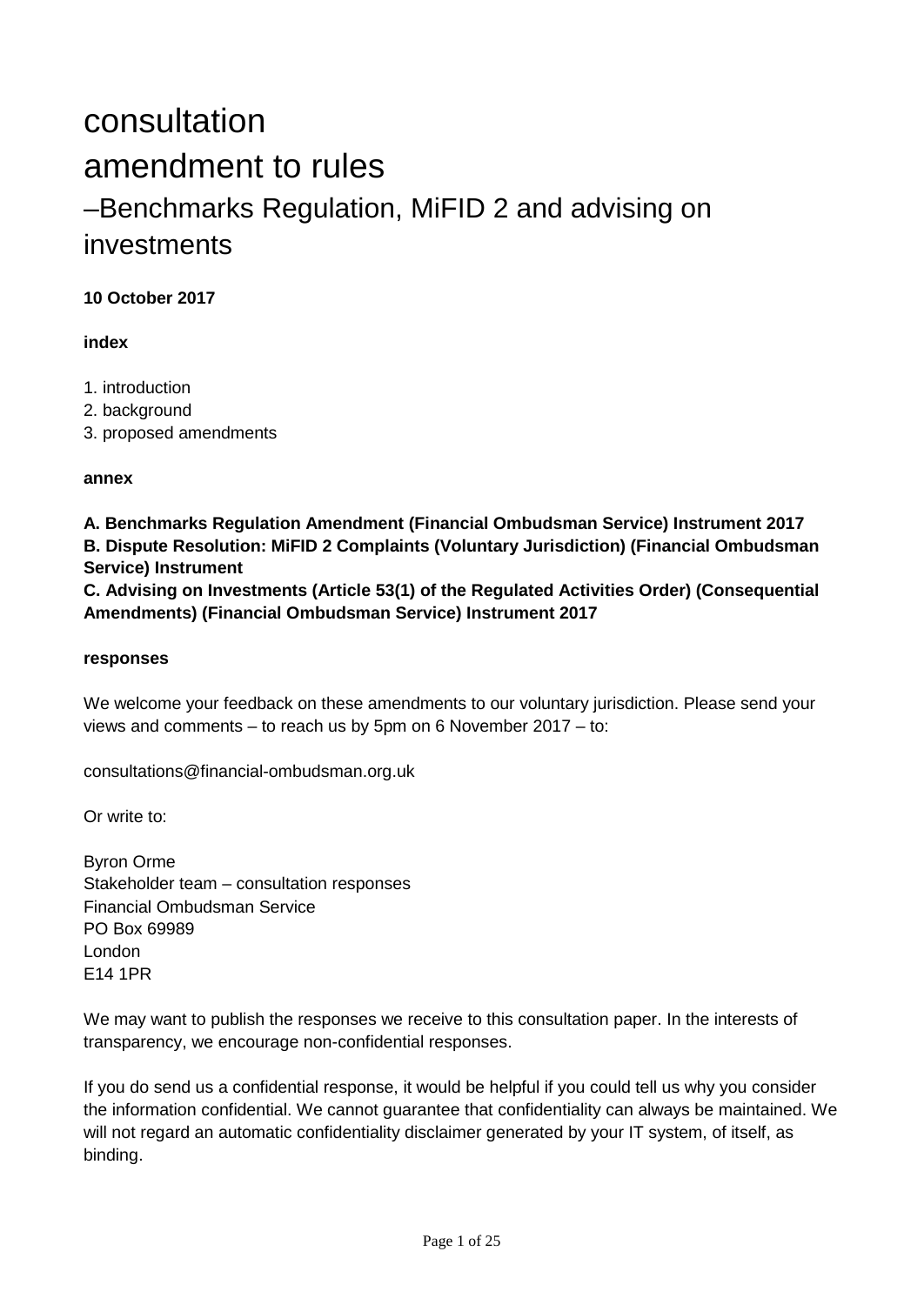We are subject to the Freedom of Information Act 2000, so information provided in response to this consultation may be subject to publication, disclosure or release to other parties.

### **introduction**

This consultation sets out the amendments that we propose to make to our standard terms and scheme rules affecting businesses subject to our voluntary jurisdiction.

### **background and summary of proposed amendments**

The ombudsman service currently has two jurisdictions –

- the compulsory jurisdiction (CJ):
	- o covers financial businesses regulated by the Prudential Regulation Authority and the Financial Conduct Authority (FCA);
	- o covers activities specified in rules made by the FCA; and
	- o is mainly restricted to services provided in or from the UK.
- the voluntary jurisdiction (VJ):
	- o covers financial businesses that volunteer to join it;
	- o covers activities specified in rules made by the ombudsman service with the approval of the FCA; and
	- o covers services directed at the UK from the European Economic Area, as well as services provided in or from the UK.

The FCA is responsible for making the rules for the CJ and the ombudsman service is responsible for making the rules and standard terms for the VJ with the FCA's approval.

It is generally the ombudsman service's policy to amend the activities covered by the VJ in line with amendments to the activities covered by the CJ. This is to minimise confusion for consumers and financial businesses, and for operational simplicity.

Chapter 2 of the 'Dispute Resolution: Complaints sourcebook' (known as DISP) sets the scope of the jurisdiction of the Financial Ombudsman Service. The FCA is proposing to make a number of changes to DISP 2 as a result of recent legislative changes. This consultation proposes to mirror these changes in the voluntary jurisdiction.

The FCA consulted on changes to DISP 2.3.1R to remove complaints about "administering a regulated benchmark" from the CJ, so that complaints about "administering a regulated benchmark" would not be in our CJ from 1 January 2018. It is our view that it would be appropriate to also exclude this activity from the VJ and we don't propose to retain it as an activity in the VJ.

The FCA will also make changes to DISP 1, which sets out how firms and VJ participants should handle complaints, and insert a new section after DISP 1.1 as a result of the revised Markets in Financial Instruments Directive (MiFID 2). The FCA is also amending DISP 2 to add activities in a new DISP 2.3.1A and 2.3.1B in the CJ which reflect the requirements of MiFID 2. These changes come into force on 3 January 2018. We propose amending DISP 2.5.1R and Annex 1 to DISP 2 to mirror changes being made to the scope of the CJ in the VJ. We are however not proposing to adopt the changes to complaints handling provisions in DISP 1 to the VJ.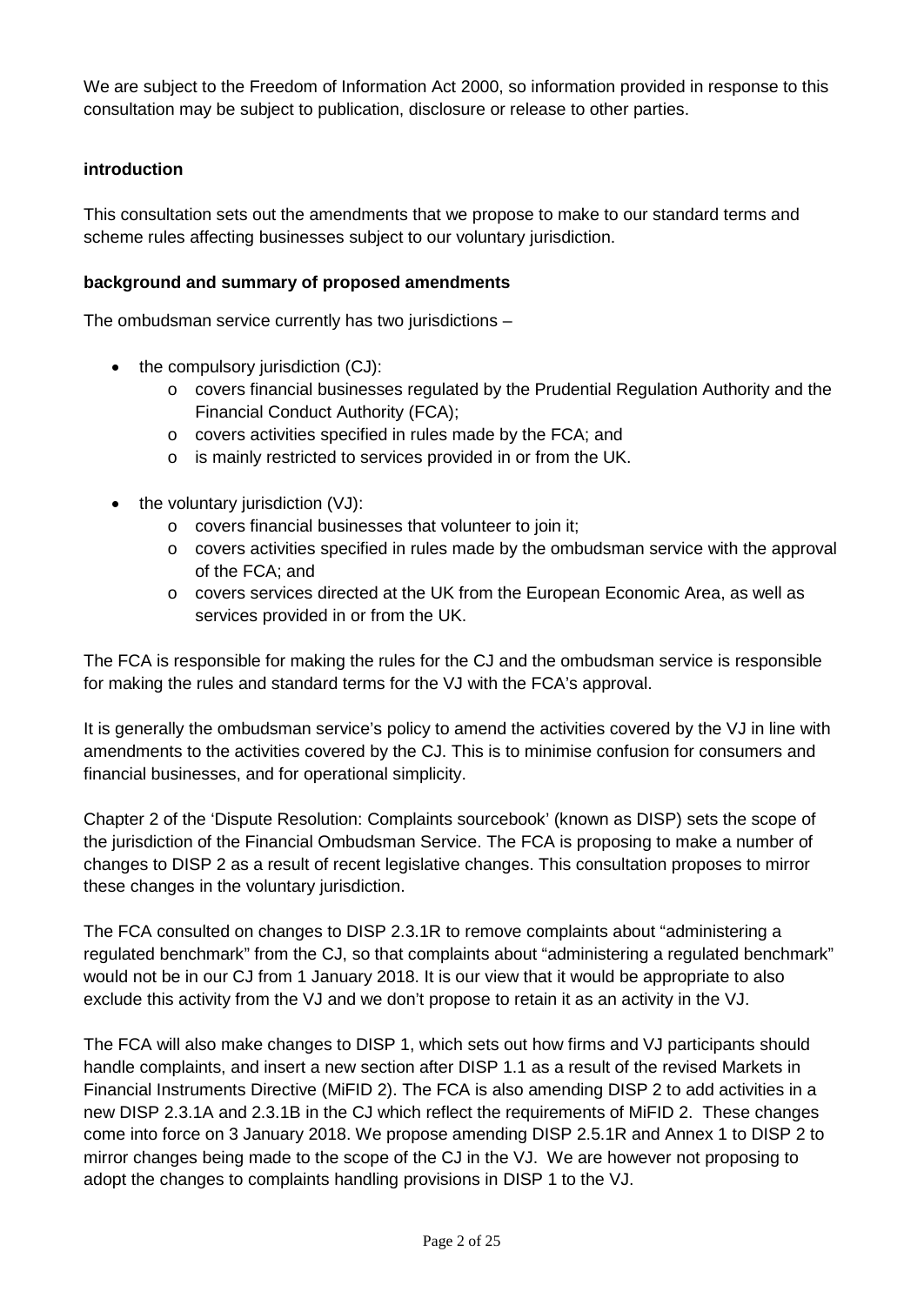As a result of changes to the definition of the regulated activity of "advising on investments" in the Regulated Activities Order (RAO), the FCA consulted on amendments to DISP 2.3.1R to add a new activity of giving "non-personal recommendation advice" to the CJ. The new activity would take effect from 3 January 2018. As a result, we consider it would be appropriate to amend DISP 2.5.1R and Annex 1 to DISP 2 to include the activity of giving "non-personal recommendation advice" in the VJ to provide clarity for consumers and businesses.

Further information on all the proposed amendments to the VJ are set out below.

### **proposed amendments**

### **EU Benchmarks Regulation**

The FCA published a consultation (Handbook changes to reflect the application of the EU Benchmarks Regulation CP17/17) in June 2017 proposing a wide range of Handbook changes to reflect the application of the EU Benchmarks Regulation (BMR), most of the provisions of which will apply from 1 January 2018. The consultation includes amendments to avoid overlapping between existing Handbook provisions and the BMR. For example, the BMR has separate complaint handling provisions. To that end, the FCA is proposing to amend DISP to exclude the regulated activity of "administering a regulated benchmark" from the CJ.

The FCA proposes to make the following change to DISP 2 (underlined):

2.3 To which activities does the Compulsory Jurisdiction apply?

### Activities by firms

2.3.1 R The *Ombudsman* can consider a *complaint* under the *Compulsory Jurisdiction* if it relates to an act or omission by a *firm* in carrying on one or more of the following activities:

> (1) *regulated activities* (other than *auction regulation bidding* and *administering a regulated benchmark*);

We don't currently have any complaints about "administering a regulated benchmark" and don't typically receive any. The BMR also includes separate complaint handling provisions. For these reasons, it is our view that it is not appropriate to retain the activity for VJ participants. We are therefore proposing to exclude the activity from the VJ by removing it from the list of CJ activities adopted into the VJ by DISP 2.5.1R. The FCA is also proposing to make amendments to the Glossary and we propose to adopt the relevant amendments to terms used in DISP.

The proposed amendments to the VJ rules are set out in the instrument in annex A.

### **Markets in Financial Instruments Directive 2**

The FCA has made changes to DISP through the Conduct, Perimeter Guidance and Miscellaneous Provisions (MiFID 2) Instrument as a result of MiFID 2.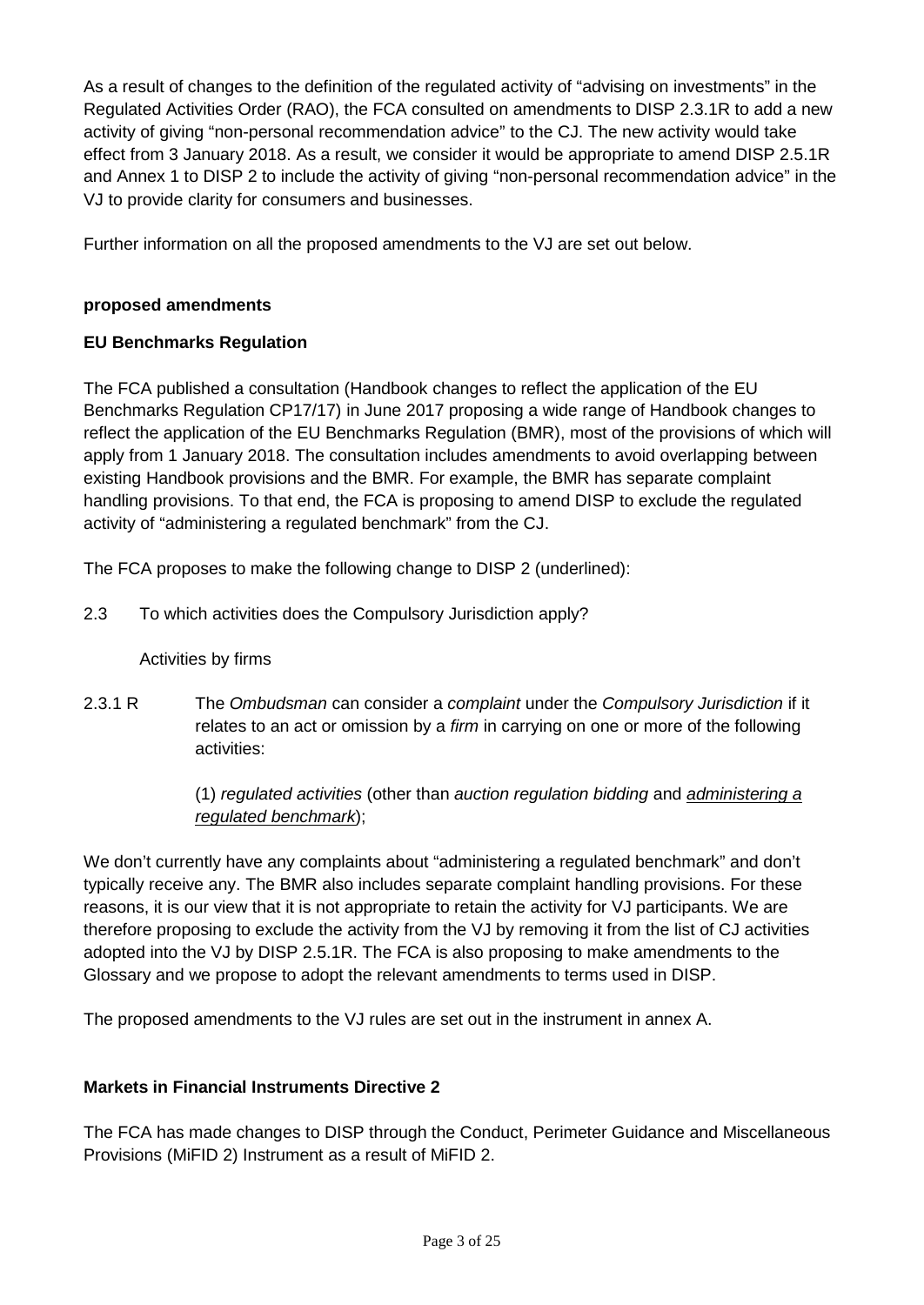The Markets in Financial Instruments Directive (MiFID) is the framework of European Union legislation for investment intermediaries that provide services to clients around shares, bonds, units in collective investment schemes and derivatives – collectively known as financial instruments. MiFID also regulates the venues and markets where financial instruments are traded. MiFID has applied in the UK since November 2007, but is being revised. The new legislation known as MiFID 2 – which includes a revised MiFID and a new Markets in Financial Instruments Regulation – is set to take effect from 3 January 2018.

The FCA has amended DISP 1 to include a new definition of "MiFID complaint" and a new separate set of rules for handling MiFID complaints (see the new DISP 1.1A). The new rules are similar to the existing DISP rules.

The FCA has made changes to DISP 2 as part of the implementation of MiFID 2. These changes affect the scope of the CJ. For example, the CJ has been amended to make clear that we can consider complaints relating to advice on or sales of structured deposits, where such services are provided by investment firms and certain credit institutions.

The FCA will make the following change to DISP 2 (underlined):

2.3 To which activities does the Compulsory Jurisdiction apply?

Activities by firms

- 2.3.1A R The *Ombudsman* can consider a *complaint* under the *Compulsory Jurisdiction* if it relates to an act or omission by
	- (1) an *investment firm* authorised under *MiFID* when providing *investment services* or *ancillary services*;
	- (2) a *CRD credit institution* when providing one or more *investment services*;
	- (3) an *investment firm* authorised under *MiFID* or a *CRD credit institution* when
	- selling *structured deposits* to *clients*, or advising *clients* on them; (4) a *collective portfolio management investment firm* when providing the
	- activities permitted by article 6(3) of the *UCITS Directive*; and (5) a *collective portfolio management investment firm* when providing the activities permitted by article 6(4) of the *AIFMD*.

[**Note**: see article 1(1), 1(3) and 1(4) and article 75 of *MiFID*, and articles 1 and 26(5) of the *MiFID Org Regulation*]

2.3.1B G For the purposes of *DISP* 2.3.1AR, the *Ombudsman* can consider a *complaint* about an act carried out by a *MiFID investment firm* that is preparatory to the provision of an *investment service* or *ancillary service* which is an integral part of such a service. This includes, for example, generic advice given by a *MiFID investment firm* to a *client* prior to, or in the course of, the provision of investment advice or another *investment service* or *ancillary service*.

### [Note: recitals 15 and 16 of the *MiFID Org Regulation*]

We propose to mirror the changes made in the CJ in the VJ by amending DISP 2.5.1 and Annex 1 to DISP 2 so that complaints relating to MiFID 2 business are covered by the VJ. The FCA has also amended the FCA Glossary as a result of MiFID 2 and we propose to adopt the relevant amendments to terms used in DISP.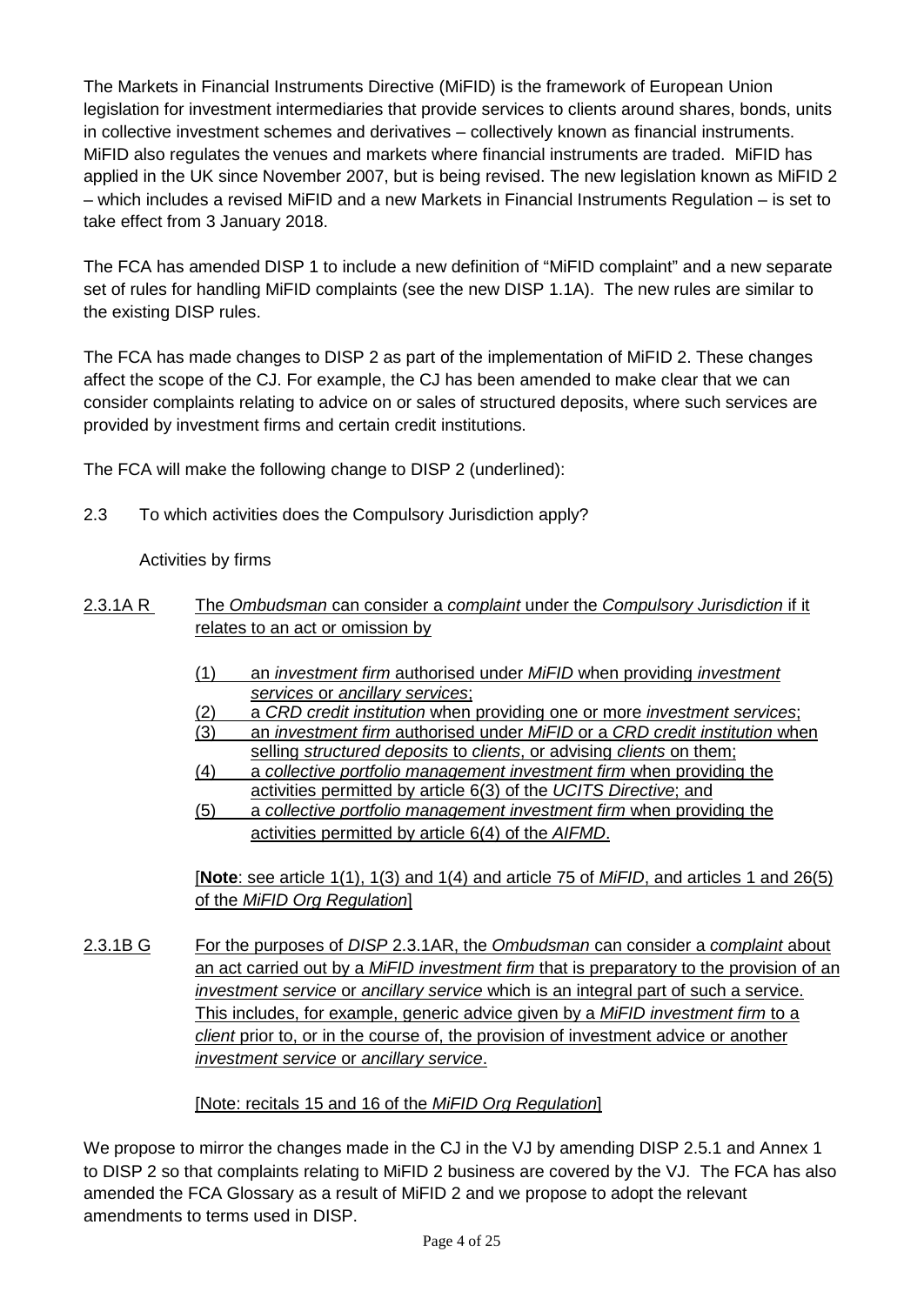However, we are not proposing to mirror the DISP 1 changes made to the handling of MiFID complaints. This will ensure that we have a single set of VJ terms for all complaints falling within the VJ. We propose to amend DISP 4.2.3R to reflect this. VJ participants should therefore continue to handle MiFID complaints which fall within our VJ in the same way as other types of complaint.

The proposed amendments to the VJ rules and Glossary terms to be adopted are set out in the instrument in annex B.

## **Advising on investments – changes to Article 53(1) of the Regulated Activities Order**

The Financial Advice Market Review (FAMR) was launched jointly by the FCA and HM Treasury in August 2015 with the aim of identifying ways to make the UK's financial advice market work better for consumers. In February 2017, HM Treasury announced that, following consultation, it proposed to amend the RAO so that most authorised firms would be exempt from the regulated activity of "advising on investments" specified in Article 53(1) of the RAO unless the firm is providing a "personal recommendation".

The FCA published a consultation (Financial Advice Market Review (FAMR): implementation Part II and insistent clients CP17/28) in August 2017 proposing, in part, changes to the Handbook, including changes to DISP, arising from the amendments to the RAO.

Regulated advice currently consists of two elements for the purposes of Article 53(1) of the RAO:

- Advice which constitutes a personal recommendation; and
- Any other regulated advice within Article 53(1) which does not amount to a personal recommendation.

The FCA has called the latter "non-personal recommendation advice" when done by a firm making use of the RAO exemption. For firms that make use of the RAO exemption, the FCA proposed that eligible complainants should still be able to refer complaints to the ombudsman service about things done by the firm in providing "non-personal recommendation advice".

The FCA expects that most firms that will use the RAO exemption are likely to provide "nonpersonal recommendation advice" in connection with another regulated activity. So, complaints would be likely to come under the compulsory jurisdiction of the ombudsman service as ancillary to an activity covered by the CJ. But, to provide certainty to eligible complainants and businesses, the FCA is proposing to add the activity of "non-personal recommendation advice" to the CJ.

The FCA is therefore proposing to make the following change to DISP 2 (underlined):

- 2.3 To which activities does the Compulsory Jurisdiction apply? Activities by firms
- 2.3.1 R The *Ombudsman* can consider a *complaint* under the *Compulsory Jurisdiction* if it relates to an act or omission by a *firm* in carrying on one or more of the following activities:
	- (7) giving *non-personal recommendation advice*;

…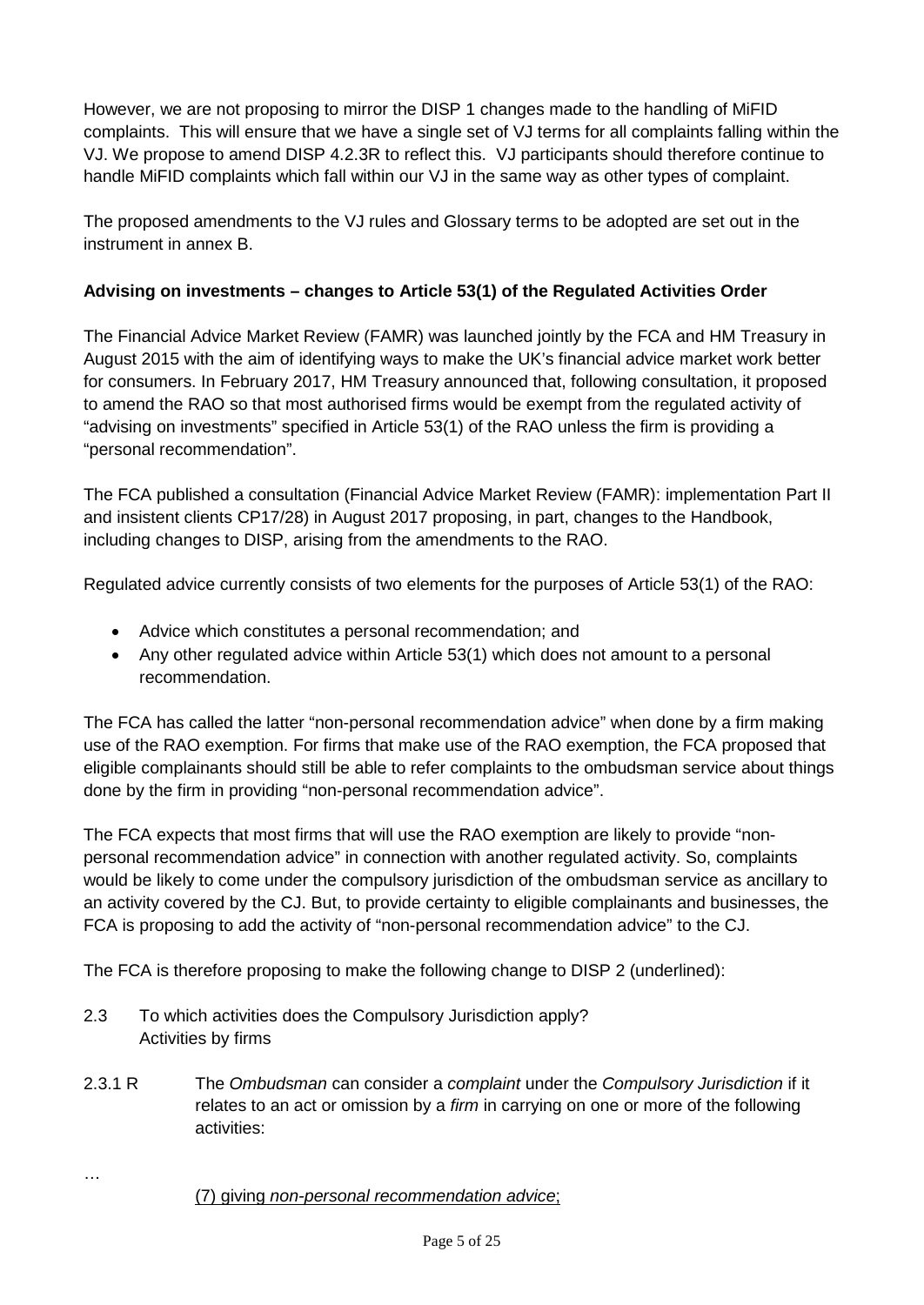or any ancillary activities, including advice, carried on by the firm in connection with them.

Like the FCA, we consider it likely that in most instances "non-personal recommendation advice" would be provided in connection with another activity covered by the CJ. This means we could consider it as an ancillary activity. However, as the FCA is proposing to add the activity to the CJ to provide clarity for consumers and businesses, our view is that it's appropriate to add the activity to the VJ for the same reasons. It will provide clarity but also minimise operational complexity.

We propose to add the activity to the VJ by adding it to the list of CJ activities adopted into the VJ by DISP 2.5.1R. The FCA is also proposing consequential amendments to the Glossary and we propose to adopt the terms appearing in DISP to the VJ.

The proposed amendments to the VJ rules and Glossary terms to be adopted are set out in the instrument in annex C.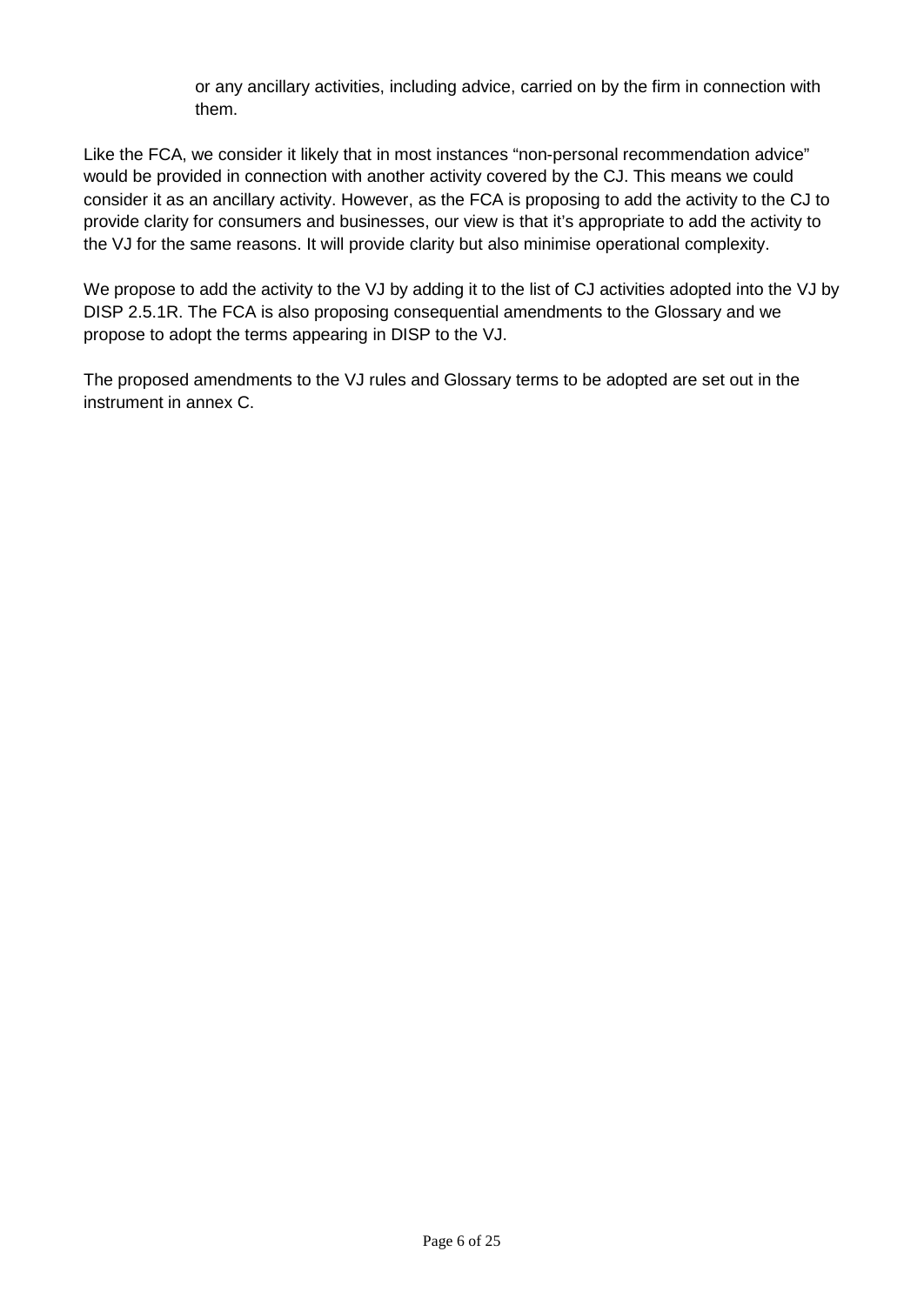### **annex A**

### **BENCHMARKS REGULATION AMENDMENT (FINANCIAL OMBUDSMAN SERVICE) INSTRUMENT 2017**

### **Powers exercised by the Financial Ombudsman Service**

A. The Financial Ombudsman Service Limited:

(1) makes (and amends) the voluntary jurisdiction rules and fixes (and varies) the standard terms for voluntary jurisdiction participants relating to the voluntary jurisdiction as set out in Annex 1 to this instrument; and

(2) fixes (and varies) the standard terms for voluntary jurisdiction participants relating to the voluntary jurisdiction to incorporate the changes to the Glossary made by the Financial Conduct Authority in the Benchmarks Regulation Amendment Instrument 2017 as set out in Annex 2 to this instrument.

in the exercise of the following powers and related provisions in the Financial Services and Markets Act 2000 ("the Act"):

- (a) section 227 (Voluntary jurisdiction);
- (b) paragraph 8 (Information, advice and guidance) of Schedule 17; and
- (c) paragraph 18 (Terms of reference to the scheme) of Schedule 17.
- B. The making (and amending) of the voluntary jurisdiction rules and the fixing (and varying) of the standard terms by the Financial Ombudsman Service Limited, as set out in Annexes 1 and 2 are subject to the approval of the Financial Conduct Authority.
- C. The Financial Conduct Authority approves the making (and amending) of rules and the fixing (and varying) of standard terms by the Financial Ombudsman Service Limited in this instrument.

### **Commencement**

D. This instrument comes into force on 1 January 2018.

### **Amendments to the Handbook**

E. The Dispute Resolution: Complaints sourcebook (DISP) is to be amended in accordance with the Annexes 1 and 2 to this instrument.

#### **Citation**

F. This instrument may be cited as the Benchmarks Regulation Amendment (Financial Ombudsman Service) Instrument 2017.

By order of the Board of the Financial Ombudsman Service *[date]*

Approved by the Board of the Financial Conduct Authority *[date]*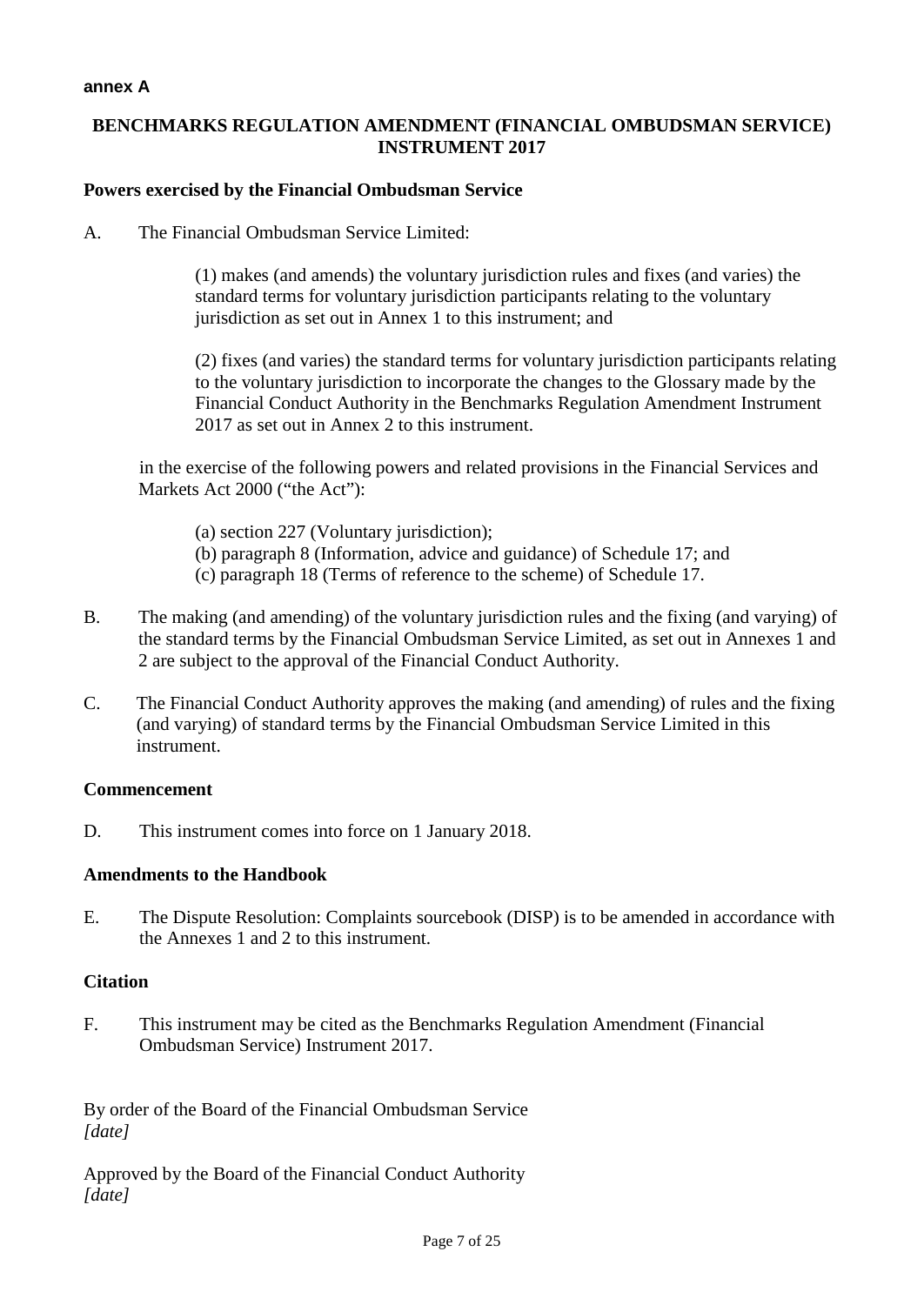### **Amendments to the Dispute Resolution: Complaints sourcebook (DISP)**

In this Annex, underlining indicates new text and striking through indicates deleted text.

| $\overline{2}$ |   | <b>Jurisdiction of the Financial Ombudsman Service</b>                                                                                                                                                                                                                                                                                                                      |  |  |
|----------------|---|-----------------------------------------------------------------------------------------------------------------------------------------------------------------------------------------------------------------------------------------------------------------------------------------------------------------------------------------------------------------------------|--|--|
|                |   |                                                                                                                                                                                                                                                                                                                                                                             |  |  |
| 2.5            |   | To which activities does the Voluntary Jurisdiction apply?                                                                                                                                                                                                                                                                                                                  |  |  |
| 2.5.1          | R | The <i>Ombudsman</i> can consider a <i>complaint</i> under the <i>Voluntary Jurisdiction</i><br>if:                                                                                                                                                                                                                                                                         |  |  |
|                |   | it relates to an act or omission by a VJ participant in carrying on one<br>(2)<br>or more of the following activities:<br>activities which (at 1 October 2016 1 January 2018) would be<br>(c)<br>covered by the Compulsory Jurisdiction, if they were carried<br>on from an establishment in the United Kingdom (these<br>activities are listed in <i>DISP</i> 2 Annex 1G); |  |  |
|                |   | ${\bf D}$ . The final state of the state of the state of ${\bf D}$ and ${\bf D}$                                                                                                                                                                                                                                                                                            |  |  |

#### **2 Annex 1 Regulated Activities for the Voluntary Jurisdiction at 1 October 2016 1 January 2018**

This table belongs to *DISP* 2.5.1R

The activities which were covered by the *Compulsory Jurisdiction* (+ October 2016 1 January 2018 ) were:

- (1) for *firms*:
	- (a) *regulated activities* (other than *auction regulation bidding* and *administering a regulated benchmark*)
- …

The activities which (at 1 April 2016 1 January 2018) were *regulated activities* were, in accordance with section 22 of the *Act* (The classes of activity and categories of investment), any of the following activities specified in Part II of the *Regulated Activities Order* (with the addition of *auction regulation bidding* and *administering a regulated benchmark*):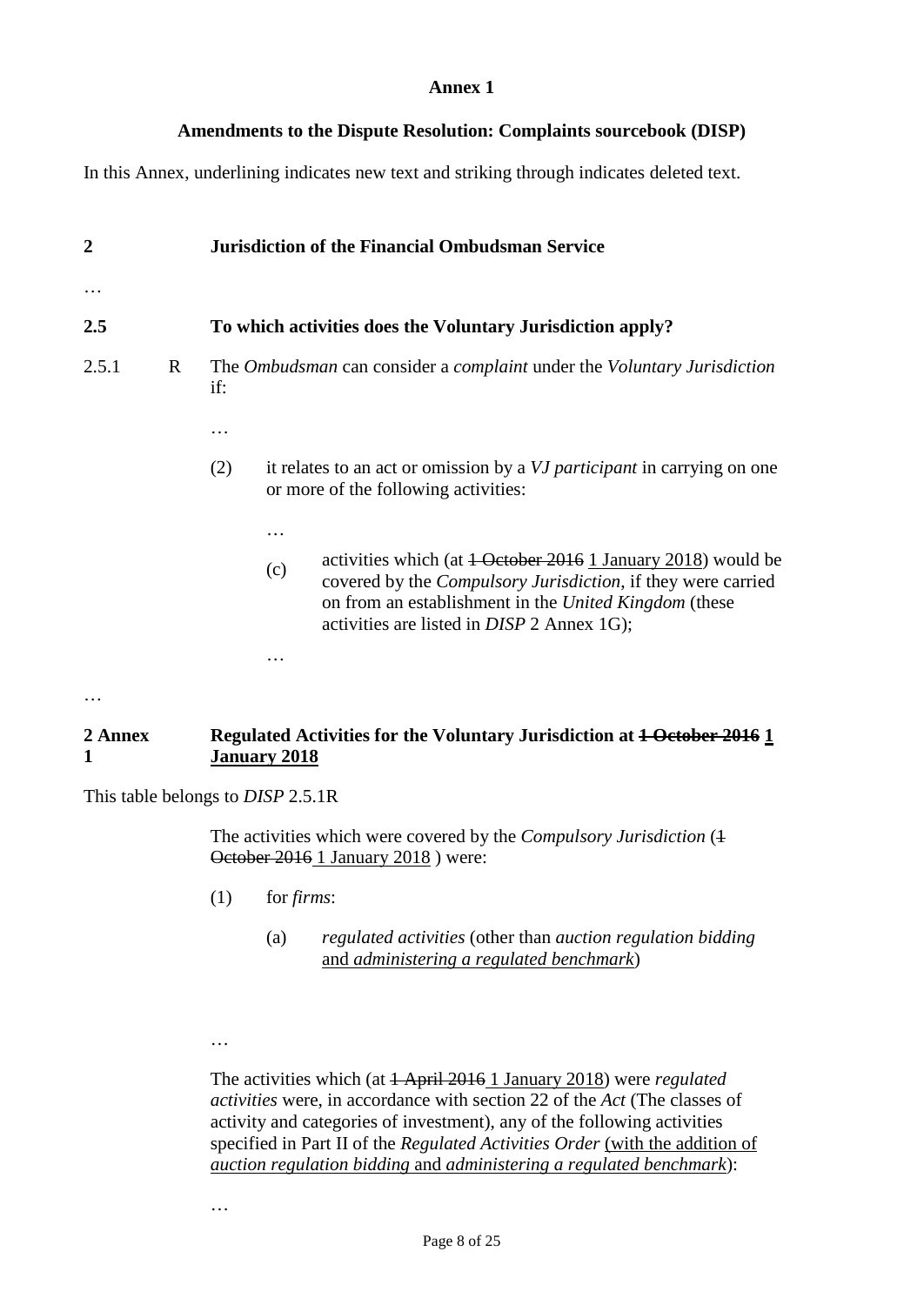# **Amendments to the Glossary of definitions made by the FCA in the Benchmarks Regulation Amendment Instrument 2017**

Insert the following new definitions in the appropriate alphabetical position. The text is not underlined.

| administering a<br>regulated benchmark | the <i>regulated activity</i> specified in article [63OX] of the <i>Regulated</i><br>Activities Order, which, in summary, means acting as the<br>administrator of a benchmark as defined in article $3.1(3)$ of the<br><i>benchmarks regulation;</i>                                                                       |
|----------------------------------------|----------------------------------------------------------------------------------------------------------------------------------------------------------------------------------------------------------------------------------------------------------------------------------------------------------------------------|
| benchmarks<br>regulation               | Regulation (EU) No. 2016/1011 of the European Parliament and of<br>the Council of 8 June 2016 on indices used as benchmarks in<br>financial instruments and financial contracts or to measure the<br>performance of investment funds and amending Directives<br>2008/48/EC and 2014/17/EU and Regulation (EU) No 596/2014. |
|                                        | (http://eur-lex.europa.eu/legal-<br>content/EN/TXT/?uri=CELEX%3A32016R1011)                                                                                                                                                                                                                                                |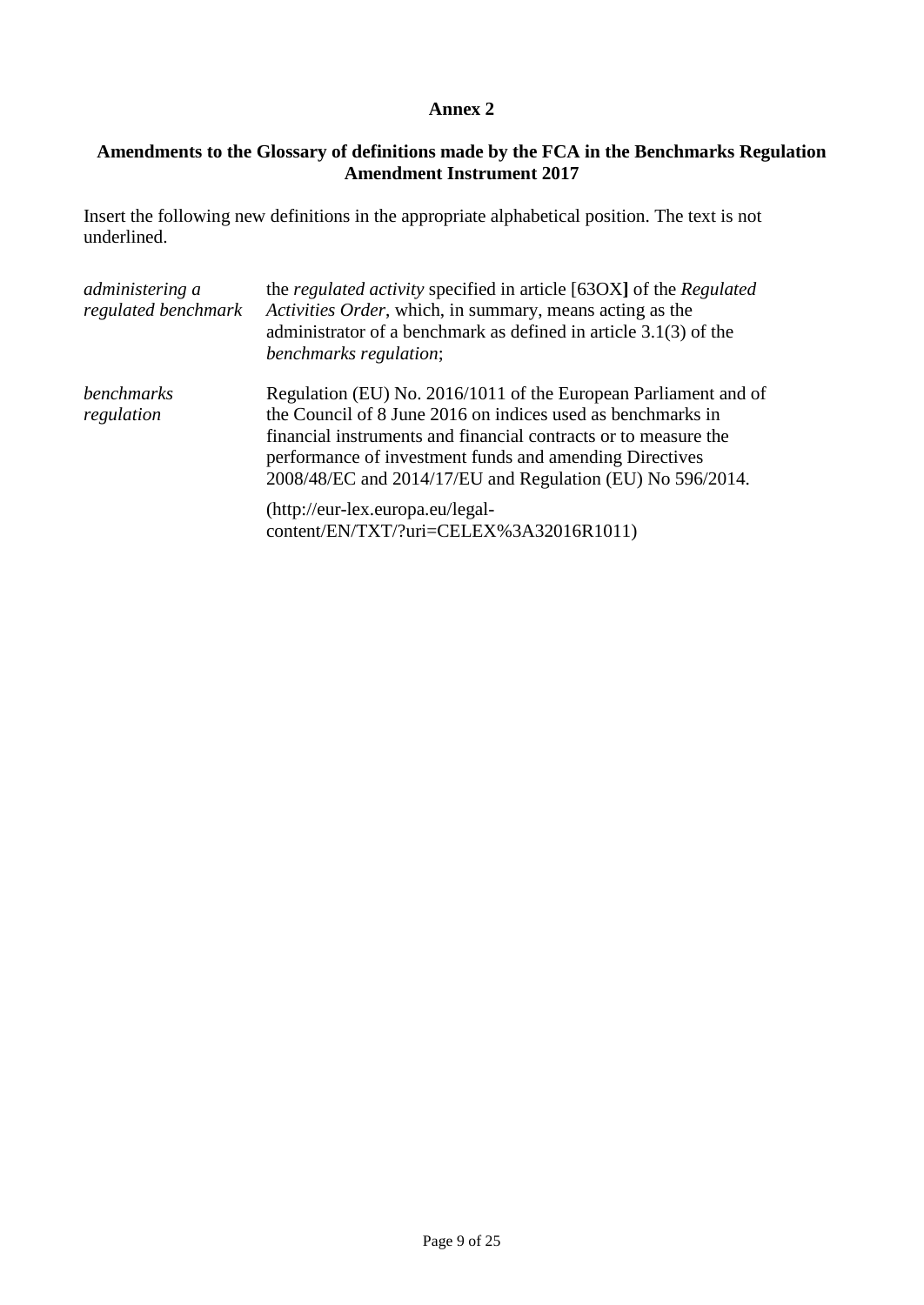# **DISPUTE RESOLUTION: MiFID 2 COMPLAINTS (VOLUNTARY JURISDICTION) (FINANCIAL OMBUDSMAN SERVICE) INSTRUMENT 2017**

### **Powers exercised by the Financial Ombudsman Service Limited**

- A. The Financial Ombudsman Service Limited:
	- 1) makes (and amends) the voluntary jurisdiction rules and fixes (and varies) the standard terms for Voluntary Jurisdiction participants relating to the voluntary jurisdiction as set out in Annex 1 to this instrument;
	- 2) fixes (and varies) the standard terms for Voluntary Jurisdiction participants relating to the voluntary jurisdiction to incorporate the changes to the Dispute Resolution: Complaints sourcebook (DISP) and the Glossary made by the Financial Conduct Authority in the Glossary (MiFID 2) Instrument 2017 as set out in Annex 2 to this instrument;

in the exercise of the following powers and related provisions in the Financial Services and Markets Act 2000:

(a) section 227 (Voluntary jurisdiction);

- (b) paragraph 8 (Information, advice and guidance) of Schedule 17; and
- (c) paragraph 18 (Terms of reference to the scheme) of Schedule 17.
- B. The making (and amending) of the voluntary jurisdiction rules and the fixing (and varying) of the standard terms is subject to the approval of the Financial Conduct Authority.
- C. The Financial Conduct Authority approves the voluntary jurisdiction rules made (and amended) and the standard terms fixed (and varied) by the Financial Ombudsman Service Limited in this instrument.

#### **Commencement**

D. This instrument comes into force on [3 January 2018].

#### **Amendments to the Handbook**

E. The Dispute Resolution: Complaints sourcebook (DISP) is to be amended in accordance with the Annex to this instrument.

#### **Citation**

F. This instrument may be cited as the Dispute Resolution: MiFID 2 Complaints (Voluntary Jurisdiction) (Financial Ombudsman Service) Instrument 2017.

By order of the Board of the Financial Ombudsman Service Limited DATE 2017

By order of the Board of the Financial Conduct Authority DATE 2017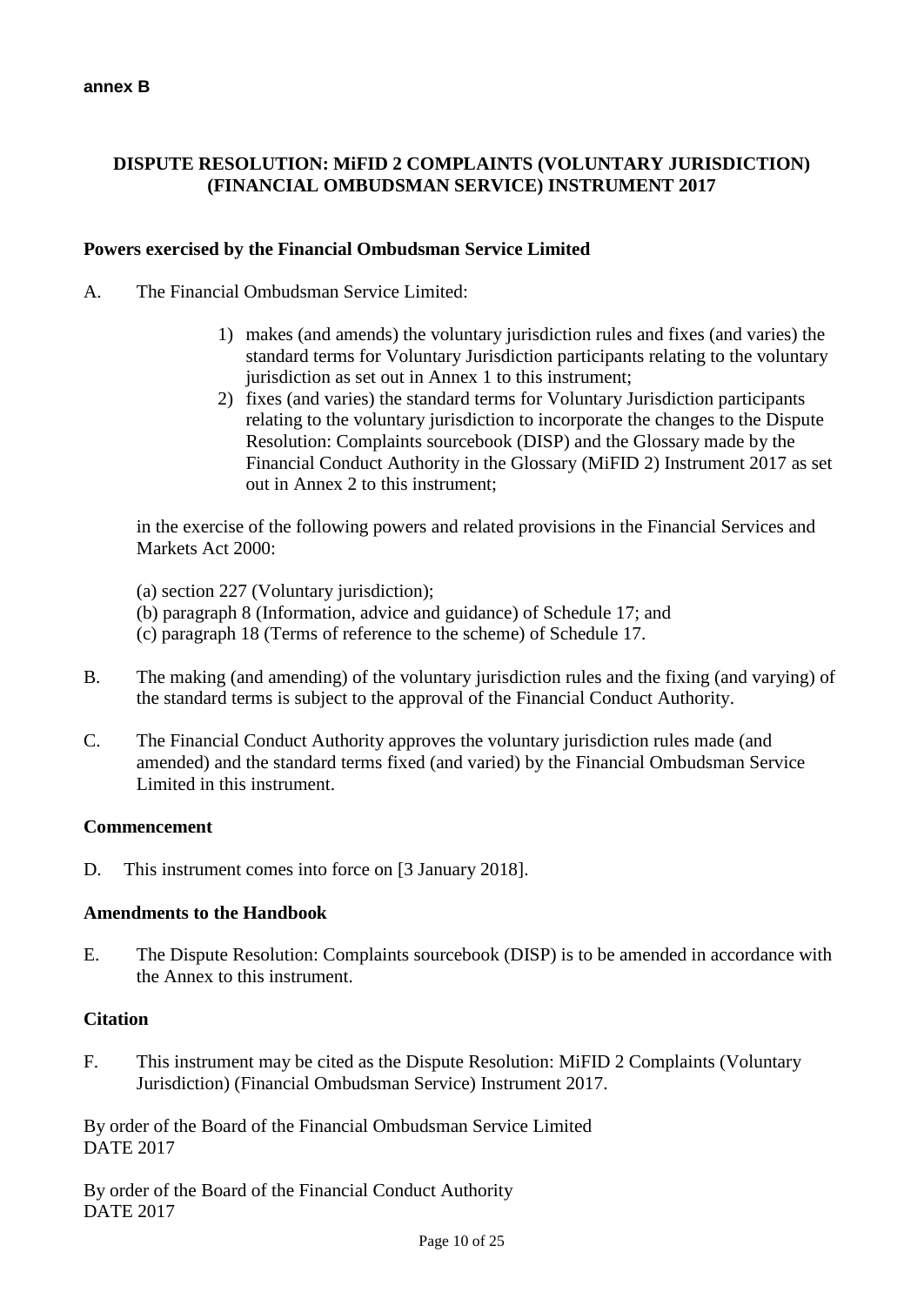[*Editor's note*: The text in this Annex takes into account the changes proposed by the Benchmarks Regulation Amendment (Financial Ombudsman Service) Instrument 2017, as if they were made.]

### **Annex 1**

# **Amendments to the Dispute Resolution: Complaints sourcebook (DISP)**

In this Annex, underlining indicates new text and striking through indicates deleted text.

### **2 Jurisdiction of the Financial Ombudsman Service**

…

### **2.5 To which activities does the Voluntary Jurisdiction apply?**

- 2.5.1 R …
	- $(1)$  ...
	- (2) it relates to an act or omission by a *VJ participant* in carrying on one or more of the following activities:
		- …
		- (c) activities which (at  $\frac{1 \text{ January } 20183 \text{ January } 2018)}{2018}$  would be covered by the *Compulsory Jurisdiction*, if they were carried on from an establishment in the *United Kingdom* (these activities are listed in *DISP* 2 Annex 1G);

…

#### **DISP 2 Annex 1 Regulated Activities for the Voluntary Jurisdiction as at 1 January 20183 January 2018**

This table belongs to *DISP* 2.5.1R.

The activities which were covered by the *Compulsory Jurisdiction* (<del>1 January</del> 2018 3 January 2018) were:

- …
- (7) for *investment firms* authorised under *MiFID*:
	- (a) providing *investment services;*
	- (b) providing *ancillary services;*
	- (c) selling *structured deposits* to *clients*; and
	- (d) advising *clients* on *structured deposits*;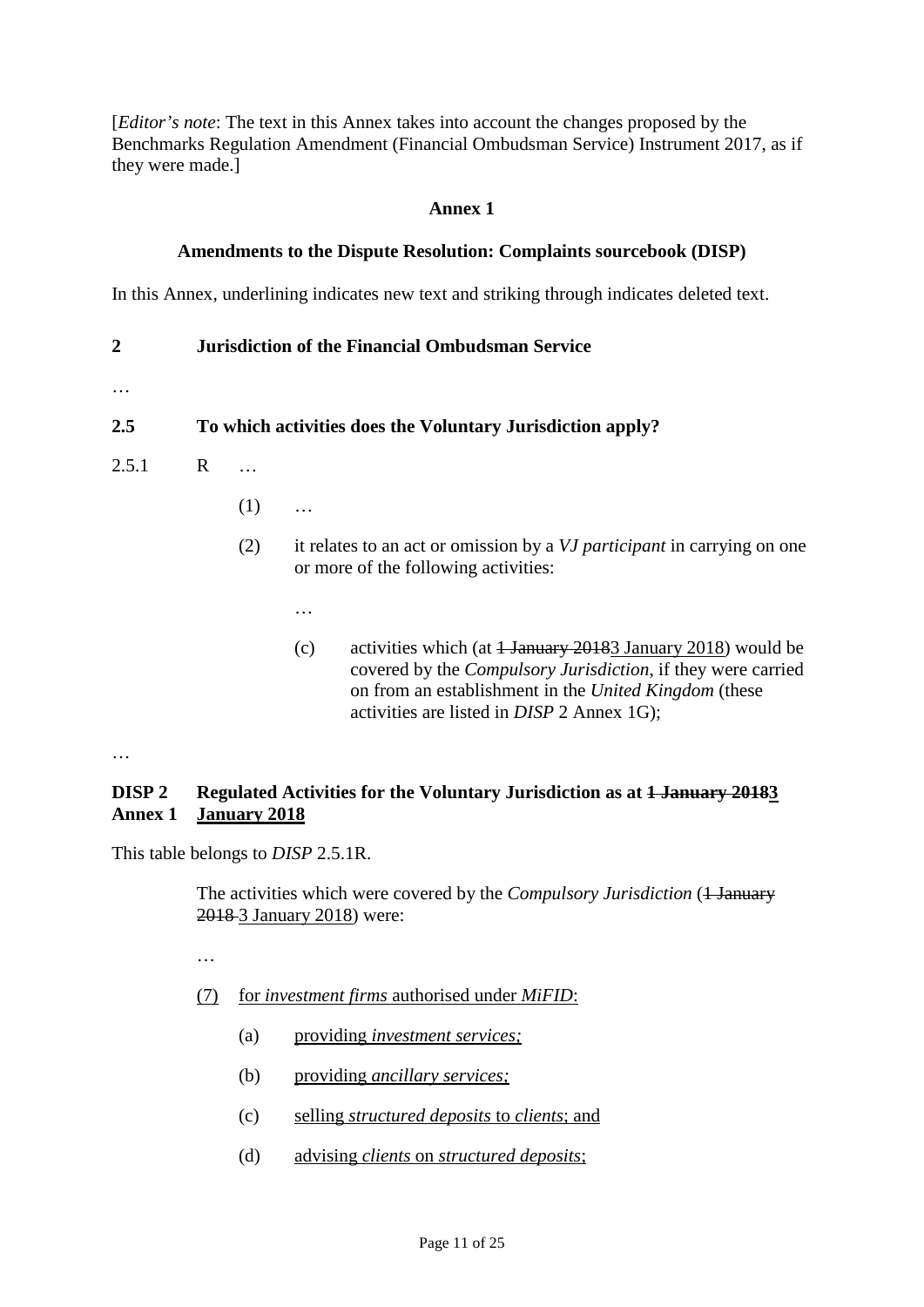(and, in the case of *investment services* and *ancillary services*, this includes any acts which are preparatory to the provision of an *investment service* or *ancillary service* which are an integral part of such a service).

- (8) for a *CRD credit institution*:
	- (a) providing *investment services;*
	- (b) selling *structured deposits* to *clients*; and
	- (c) advising *clients* on *structured deposits*;

(and, in the case of *investment services*, this includes any acts which are preparatory to the provision of an *investment service* which are an integral part of such a service).

- (9) for a *collective portfolio management investment* firm:
	- (a) providing the activities permitted by *article 6(3) of the UCITS Directive*; and
	- (b) providing the activities permitted by *article 6(4) of the AIFMD*;

and, in the case of such activities, this includes any acts which are preparatory to the provision of an *investment service* which are an integral part of such a service).

The activities which (at <del>1 January 2018</del>3 January 2018) were *regulated activities* were, in accordance with section 22 of the *Act* (The classes of activity and categories of investment), any of the following activities specified in Part II of the *Regulated Activities Order* (with the addition of *auction regulation bidding* and *administering a regulated benchmark*):

…

### **4 Standard terms**

…

### **4.3 Standard terms**

…

Application of DISP 1 to DISP 3

- 4.2.3 R The following rules and guidance apply to *VJ participants* as part of the *standard terms*, except where the context requires otherwise:
	- (1) *DISP* 1 (Treating complainants fairly), except: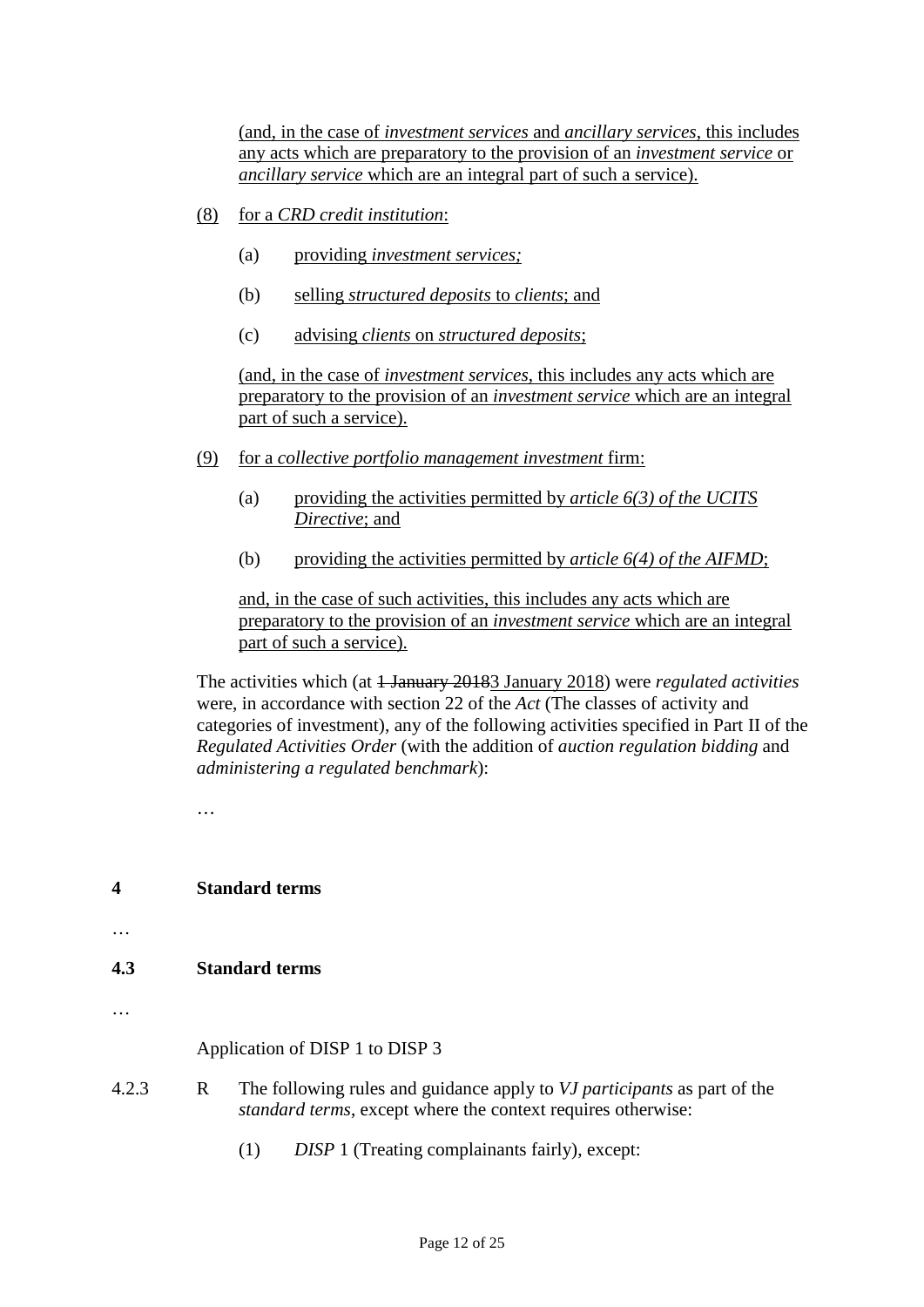(d) *DISP* 1.1A (Complaints handling requirements for MiFID complaints);

…

…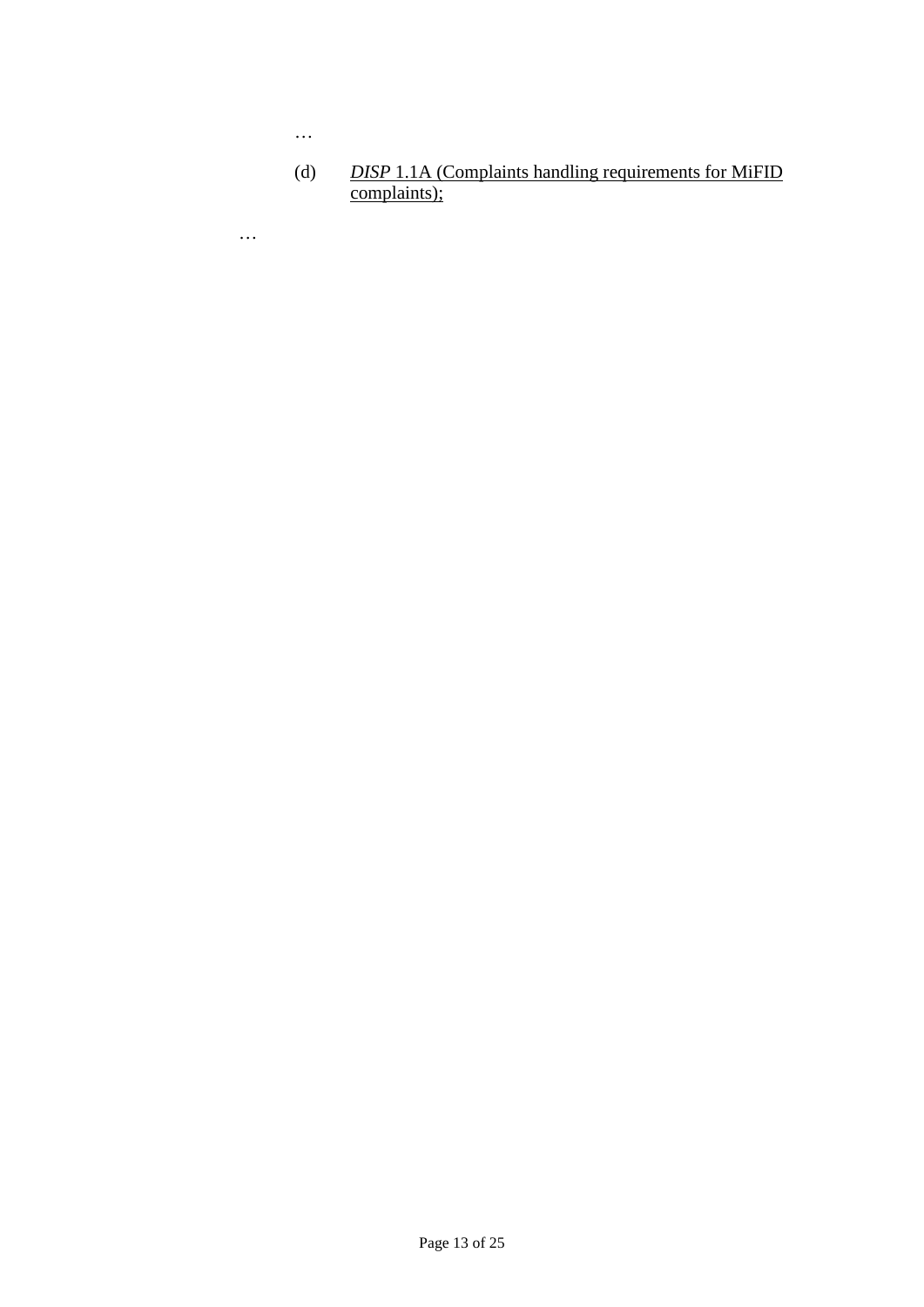### **Amendments to the Glossary of definitions made by the Glossary (MiFID 2) Instrument 2017**

In this Annex, underlining indicates new text and striking through indicates deleted text.

Amend the following as shown.

| <i>advising on</i><br>investments (except<br>P2P agreements) | the <i>regulated activity</i> , specified in article $53(1)$ of the <i>Regulated</i><br>Activities Order (Advising on investments), which is in summary:<br>advising a <i>person</i> if the advice is: |            |                                                                                                                                                                                                                                                                                                                                                                                                                              |
|--------------------------------------------------------------|--------------------------------------------------------------------------------------------------------------------------------------------------------------------------------------------------------|------------|------------------------------------------------------------------------------------------------------------------------------------------------------------------------------------------------------------------------------------------------------------------------------------------------------------------------------------------------------------------------------------------------------------------------------|
|                                                              |                                                                                                                                                                                                        |            |                                                                                                                                                                                                                                                                                                                                                                                                                              |
|                                                              | (2)                                                                                                                                                                                                    |            | advice on the merits of their doing any of the following (whether<br>as principal or agent):                                                                                                                                                                                                                                                                                                                                 |
|                                                              |                                                                                                                                                                                                        | (a)        | <i>buying, selling, subscribing for or underwriting a particular</i><br><i>investment</i> which is a <i>security</i> , <i>structured deposit</i> or<br>relevant investment (that is, any designated investment<br>(other than a P2P agreement), funeral plan contract, pure<br>protection contract, general insurance contract or, right to<br>or interests in a funeral plan contract or structured<br><i>deposit</i> ); or |
|                                                              |                                                                                                                                                                                                        |            |                                                                                                                                                                                                                                                                                                                                                                                                                              |
| <i>ancillary service</i>                                     | (1)                                                                                                                                                                                                    |            | (except in <i>CONC</i> ) any of the services listed in Section B of<br>Annex I to <i>MiFID</i> , that is:                                                                                                                                                                                                                                                                                                                    |
|                                                              |                                                                                                                                                                                                        | (a)        | safekeeping and administration of <i>financial instruments</i> for<br>the account of <i>clients</i> , including custodianship and related<br>services such as cash/collateral management but excluding<br>maintaining securities accounts at the top tier level,<br><u>('central maintenance service')</u> referred to in point 2 of<br>Section A of the Annex to CSDR;                                                      |
|                                                              |                                                                                                                                                                                                        |            |                                                                                                                                                                                                                                                                                                                                                                                                                              |
| arranging<br>(bringing about)<br>deals in<br>investments     |                                                                                                                                                                                                        |            | the <i>regulated activity</i> , specified in article $25(1)$ of the <i>Regulated</i><br>Activities Order, which is in summary: making arrangements for another<br>person (whether as principal or agent) to buy, sell, subscribe for or<br>underwrite a particular <i>investment</i> which is:                                                                                                                               |
|                                                              |                                                                                                                                                                                                        | .          |                                                                                                                                                                                                                                                                                                                                                                                                                              |
|                                                              |                                                                                                                                                                                                        | (e)        | rights to or interests in investments in $(b)$ , $(c)$ or $(d)$ ; or                                                                                                                                                                                                                                                                                                                                                         |
|                                                              |                                                                                                                                                                                                        | <u>(f)</u> | a structured deposit.                                                                                                                                                                                                                                                                                                                                                                                                        |
| <i>auction regulation</i>                                    |                                                                                                                                                                                                        |            | the regulated activity of bidding in emissions auctions where it is carried                                                                                                                                                                                                                                                                                                                                                  |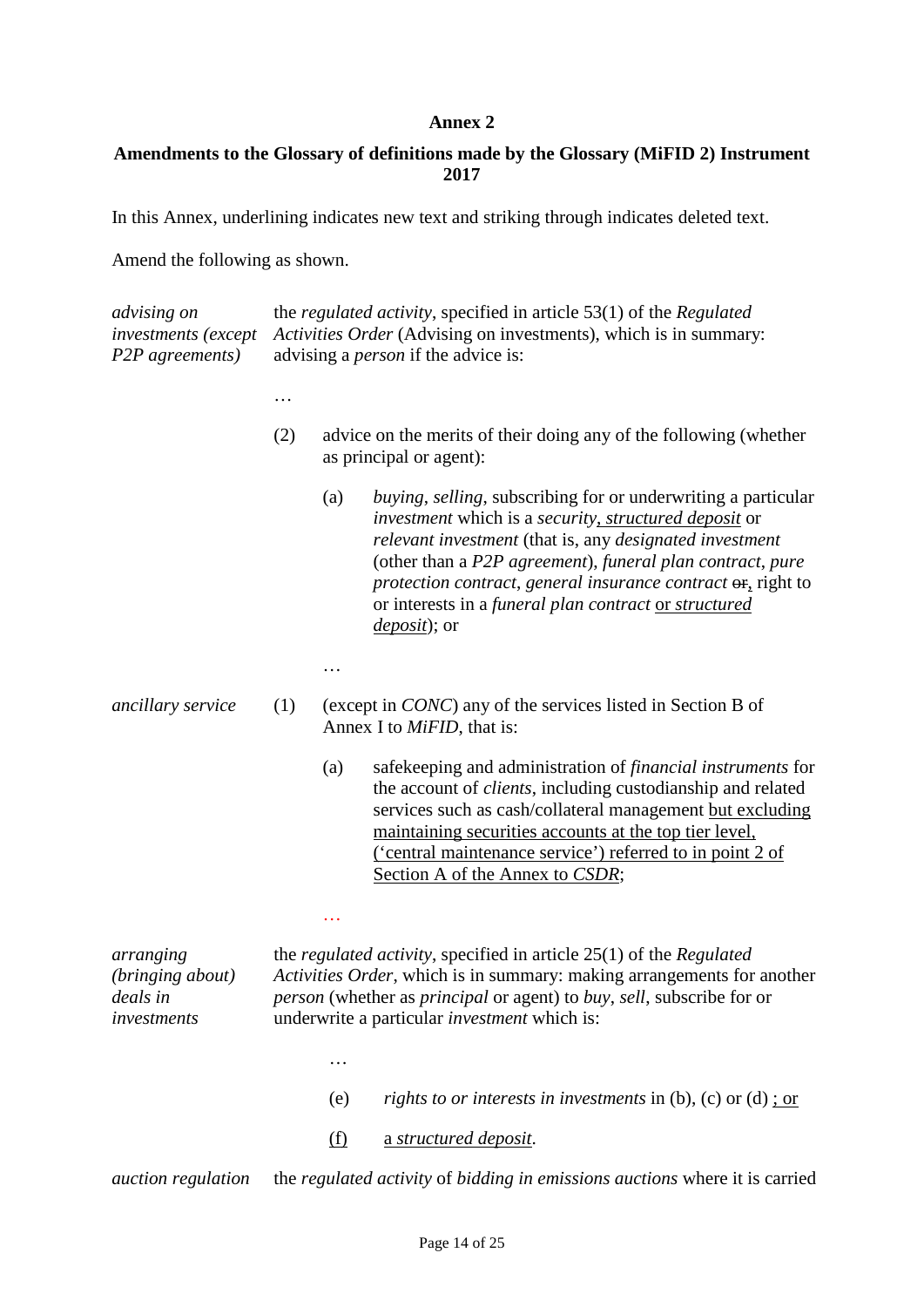| bidding   | on by:                    |     |                                                                                                                                                                                                                                                                                                                                                                                                                                                                                                                                                                                                                                                                                                     |
|-----------|---------------------------|-----|-----------------------------------------------------------------------------------------------------------------------------------------------------------------------------------------------------------------------------------------------------------------------------------------------------------------------------------------------------------------------------------------------------------------------------------------------------------------------------------------------------------------------------------------------------------------------------------------------------------------------------------------------------------------------------------------------------|
|           | (a)                       |     | a <i>firm</i> that is exempt from <i>MiFID</i> under article $2(1)(\mathbf{i})$ ; or $(\mathbf{i})$                                                                                                                                                                                                                                                                                                                                                                                                                                                                                                                                                                                                 |
|           | $\left(\mathbf{b}\right)$ |     | a MiFID investment firm (other than a UCITS investment firm)<br>on behalf of its clients in relation to a two day emissions spot.                                                                                                                                                                                                                                                                                                                                                                                                                                                                                                                                                                   |
| complaint | .                         |     |                                                                                                                                                                                                                                                                                                                                                                                                                                                                                                                                                                                                                                                                                                     |
|           | (2)                       |     | (in SUP 10 and DISP, except DISP 1.1 and the <i>complaints</i><br>handling rules and the complaints record rule in relation to<br>MiFID business (in relation to collective portfolio management)<br>in the consumer awareness rules, the complaints handling rules<br>and the <i>complaints record rule</i> , and in <i>CREDS</i> 9) any oral or<br>written expression of dissatisfaction, whether justified or not,<br>from, or on behalf of, a <i>person</i> about the provision of, or failure<br>to provide, a financial service or a <i>redress determination</i> , which:                                                                                                                    |
|           |                           |     |                                                                                                                                                                                                                                                                                                                                                                                                                                                                                                                                                                                                                                                                                                     |
|           | (3)                       |     | $(in$ <i>DISP</i> 1.1, the complaints awareness rules only and (in<br>relation to <i>collective portfolio management</i> ) and in the <i>consumer</i><br><i>awareness rules, the complaints handling rules and the</i><br>complaints record rule only in relation to MiFID business and<br><i>eollective portfolio management</i> ) any oral or written expression<br>of dissatisfaction, whether justified or not, from, or on behalf of,<br>a person about the provision of, or failure to provide, a financial<br>service or a <i>redress determination</i> , which alleges that the<br>complainant has suffered (or may suffer) financial loss, material<br>distress or material inconvenience. |
| consumer  |                           |     |                                                                                                                                                                                                                                                                                                                                                                                                                                                                                                                                                                                                                                                                                                     |
|           | (7)                       |     | (in the definitions of <i>cross-border dispute</i> , <i>domestic dispute</i> ,<br>sales contract and service contract, and in <b>DISP 1.1A.42R</b> , DISP<br>2.7.3R and <i>DISP</i> 2.7.9AR) has the meaning in regulation 3 of the<br>ADR Regulations, which is an individual acting for purposes<br>which are wholly or mainly outside that individual's trade,<br>business, craft, or profession.                                                                                                                                                                                                                                                                                                |
|           |                           |     | [Note: article $4(1)$ of the <i>ADR Directive</i> ]                                                                                                                                                                                                                                                                                                                                                                                                                                                                                                                                                                                                                                                 |
|           | .                         |     |                                                                                                                                                                                                                                                                                                                                                                                                                                                                                                                                                                                                                                                                                                     |
| customer  | (A)                       | .   |                                                                                                                                                                                                                                                                                                                                                                                                                                                                                                                                                                                                                                                                                                     |
|           | (B)                       |     | in the FCA Handbook:                                                                                                                                                                                                                                                                                                                                                                                                                                                                                                                                                                                                                                                                                |
|           |                           | (1) | (except in relation to ICOBS, a credit-related regulated<br>activity, MCOB 3A, an MCD credit agreement and,<br>CASS 5 and PRIN in relation to MiFID or equivalent<br><i>third country business</i> ) a <i>client</i> who is not an <i>eligible</i>                                                                                                                                                                                                                                                                                                                                                                                                                                                  |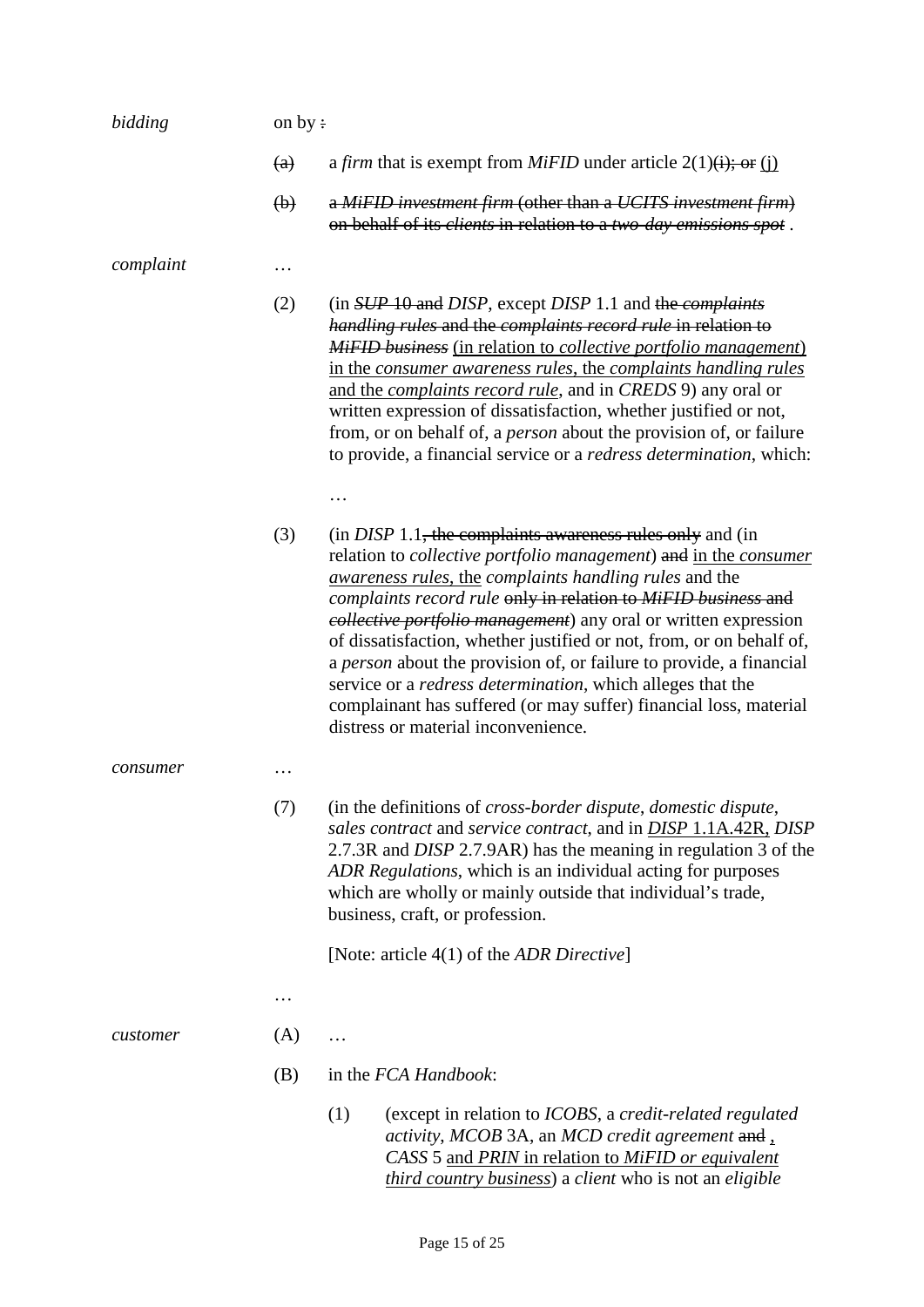|                                              |          |                       | <i>counterparty</i> for the relevant purposes.                                                                                                                                                                                                                                                                                                                              |
|----------------------------------------------|----------|-----------------------|-----------------------------------------------------------------------------------------------------------------------------------------------------------------------------------------------------------------------------------------------------------------------------------------------------------------------------------------------------------------------------|
|                                              |          | $\cdots$              |                                                                                                                                                                                                                                                                                                                                                                             |
|                                              |          | (6)                   | (for the purposes of PRIN in relation to MiFID or<br><i>equivalent third county business)</i> has the meaning given<br>in COBS 3.2.                                                                                                                                                                                                                                         |
| dealing in<br><i>investments as</i><br>agent |          |                       | the <i>regulated activity</i> , specified in article 21 of the <i>Regulated Activities</i><br>Order (Dealing in investments as agent), which is in summary: buying,<br>selling, subscribing for or underwriting designated investments (other<br>than P2P agreements), pure protection contracts $\Theta$ , general insurance<br>contracts or structured deposits as agent. |
|                                              | .        |                       |                                                                                                                                                                                                                                                                                                                                                                             |
| final response                               | .        |                       |                                                                                                                                                                                                                                                                                                                                                                             |
|                                              | (3)      |                       | $(in$ $DISP)$ either:                                                                                                                                                                                                                                                                                                                                                       |
|                                              |          | (a)                   | in relation to a MiFID complaint, a response in accordance<br>with <i>DISP</i> 1.1A.29EU, <i>DISP</i> 1.1A.30EU and <i>DISP</i><br>$1.1A.31R$ ; or                                                                                                                                                                                                                          |
|                                              |          | <u>(b)</u>            | in relation to all other <i>complaints</i> , has the meaning given in<br>DISP 1.6.2R(1).                                                                                                                                                                                                                                                                                    |
| firm                                         | .        |                       |                                                                                                                                                                                                                                                                                                                                                                             |
|                                              | (8)      | 18.3.9G):             | (in SYSC 18 with the exception of the guidance <i>guidance</i> in SYSC                                                                                                                                                                                                                                                                                                      |
|                                              |          | .                     |                                                                                                                                                                                                                                                                                                                                                                             |
|                                              | (9)      |                       | (in FEES 4) includes a recognised investment exchange and a data<br>reporting services provider (other than an incoming data<br>reporting services provider) in accordance with FEES 4.1.1AR.                                                                                                                                                                               |
| <i>investment firm</i>                       | (1)      |                       | any person <i>person</i> whose regular occupation or business is the<br>provision of one or more investment services to third parties and/or<br>the performance of one or more investment activities on a<br>professional basis.                                                                                                                                            |
|                                              |          |                       | [Note: article $4(1)(1)$ of <i>MiFID</i> ]                                                                                                                                                                                                                                                                                                                                  |
|                                              |          |                       |                                                                                                                                                                                                                                                                                                                                                                             |
| <i>investment service</i>                    |          | financial instrument: | any of the following involving the provision of a service in relation to a                                                                                                                                                                                                                                                                                                  |
|                                              | $\cdots$ |                       |                                                                                                                                                                                                                                                                                                                                                                             |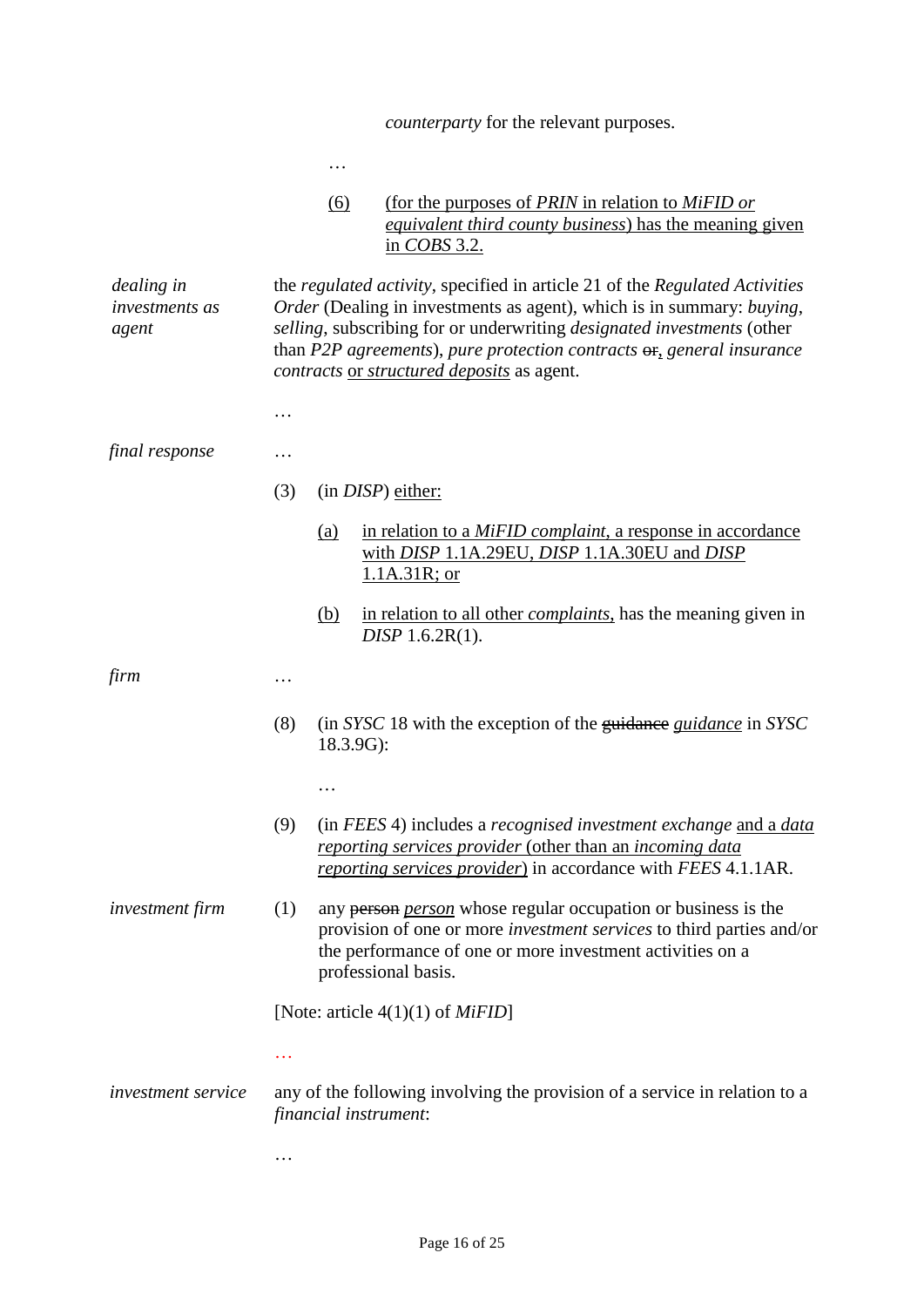| (h) operation of <i>multilateral trading facilities</i> an $MTF$ ; and |  |  |  |  |  |
|------------------------------------------------------------------------|--|--|--|--|--|
|------------------------------------------------------------------------|--|--|--|--|--|

(i) operation of an *OTF*.

…

| making<br>arrangements with<br>a view to<br>transactions in<br>investments | the <i>regulated activity</i> , specified in article 25(2) of the <i>Regulated</i><br>Activities Order (Arranging deals in investments), which is in summary:<br>making arrangements with a view to a <i>person</i> who participates in the<br>arrangements buying, selling, subscribing for or underwriting any of the<br>following <i>investments</i> (whether as <i>principal</i> or agent): |
|----------------------------------------------------------------------------|-------------------------------------------------------------------------------------------------------------------------------------------------------------------------------------------------------------------------------------------------------------------------------------------------------------------------------------------------------------------------------------------------|
|                                                                            |                                                                                                                                                                                                                                                                                                                                                                                                 |
|                                                                            | general insurance contract; or<br>(g)                                                                                                                                                                                                                                                                                                                                                           |
|                                                                            | a structured deposit.<br><u>(h)</u>                                                                                                                                                                                                                                                                                                                                                             |
| managing<br>investments                                                    | the <i>regulated activity</i> specified in article 37 of the <i>Regulated Activities</i><br>Order (Managing investments), which is in summary: managing assets<br>belonging to another <i>person</i> in circumstances which involve the exercise<br>of discretion, if:                                                                                                                          |
|                                                                            | the assets consist of or include any <i>security</i> , <i>structured deposit</i> or<br>(a)<br>contractually based investment (that is, any designated investment<br>(other than a P2P agreement), funeral plan contract, structured<br>deposit or right to or interest in a funeral plan contract); or                                                                                          |
|                                                                            |                                                                                                                                                                                                                                                                                                                                                                                                 |
| <b>MiFID</b>                                                               | The European Parliament and Council Directive on markets in financial<br>instruments (No. 2004/39/EC).<br>See also MiFID Regulation and MIFID implementing Directive<br>Directive 2014/65/EU of the European Parliament and of the Council of<br>15 May 2014 on markets in financial instruments and amending the<br>Insurance Mediation Directive and AIFMD.                                   |
| operating a                                                                |                                                                                                                                                                                                                                                                                                                                                                                                 |
| multilateral trading<br>facility                                           | In this definition "MiFID instrument" means any investment:                                                                                                                                                                                                                                                                                                                                     |
|                                                                            | of the kind specified by articles 76, 77, 78, 79, 80, 81, 82B, 83, 84<br>(a)<br>or 85 of the Regulated Activities Order; or                                                                                                                                                                                                                                                                     |
|                                                                            | of the kind specified by article 89 of the Regulated Activities<br>(b)<br><i>Order</i> , so far as relevant to an investment falling within $(a)_{\overline{2}}$                                                                                                                                                                                                                                |
|                                                                            | that is a <i>financial instrument</i> .                                                                                                                                                                                                                                                                                                                                                         |
| regulated activity                                                         | in the FCA Handbook: (in accordance with section 22 of the Act<br>(Regulated activities) the activities specified in Part II of the Regulated<br>Activities Order (Specified Activities) which are, in summary:                                                                                                                                                                                 |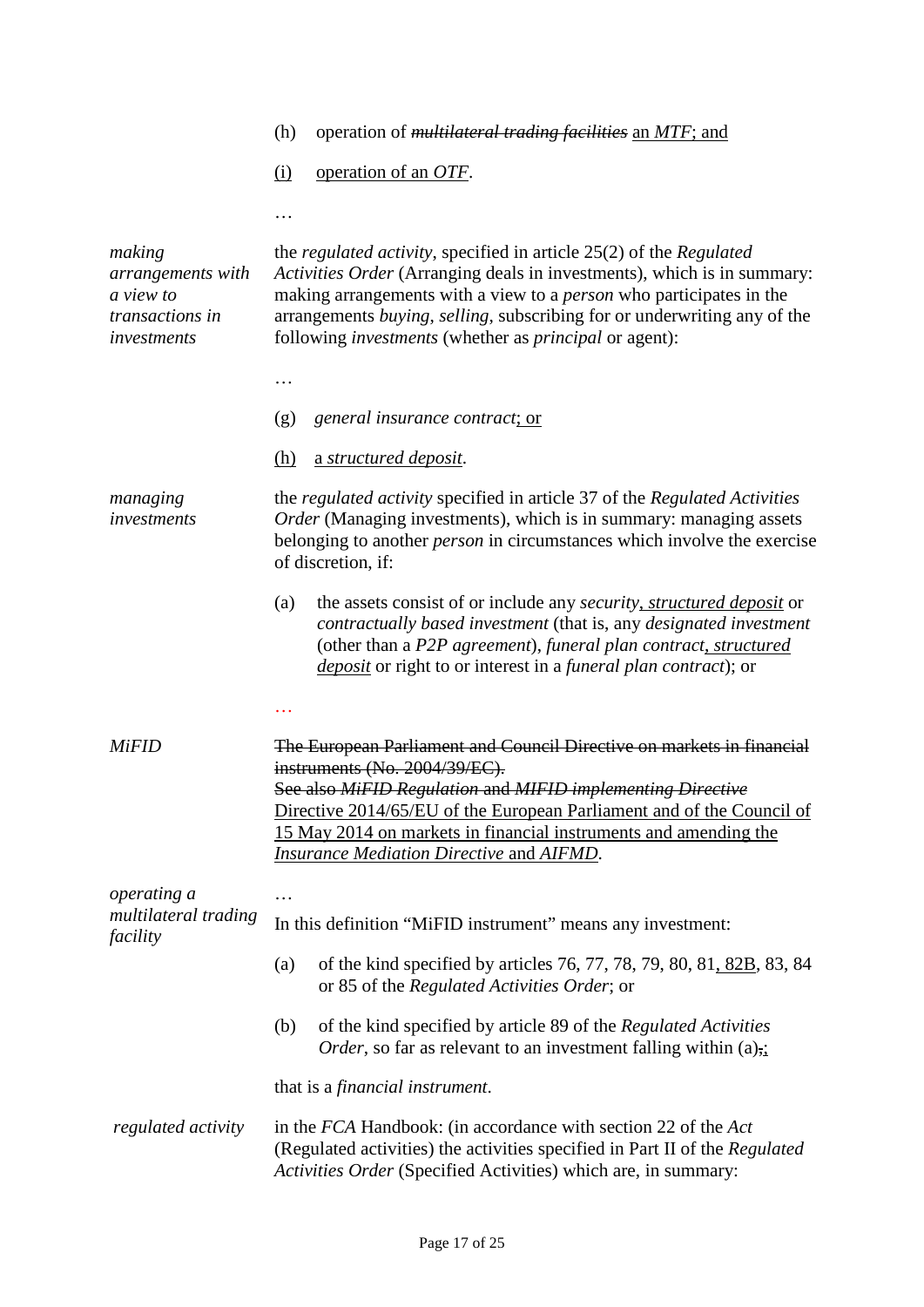|                    | .                         |                                                                                                                                                                                                                                                                                                                                                                                   |
|--------------------|---------------------------|-----------------------------------------------------------------------------------------------------------------------------------------------------------------------------------------------------------------------------------------------------------------------------------------------------------------------------------------------------------------------------------|
|                    | (gg)                      | .                                                                                                                                                                                                                                                                                                                                                                                 |
|                    | (gga)                     | <i>operating an organised trading facility (article 25DA);</i>                                                                                                                                                                                                                                                                                                                    |
|                    | (gh)                      | .                                                                                                                                                                                                                                                                                                                                                                                 |
| senior personnel   | (1)                       | those <i>persons</i> who effectively direct the business of the firm,<br>or CBTL firm, recognised investment exchange or data<br>reporting services provider which could include a firm's or<br><b>CBTL</b> firm's or the membership of the governing body and<br>other <i>persons</i> individuals who effectively direct the business<br>of the <i>person</i> firm or CBTL firm. |
|                    | (2)                       | (in relation to a <i>management company</i> ) and in accordance<br>with article 3(4) of the UCITS implementing Directive) the<br><i>person</i> or <i>persons</i> who effectively conduct the business of<br>the <i>management</i> company.                                                                                                                                        |
| structured deposit |                           | a <i>deposit</i> paid on terms under which any interest or premium will be<br>paid, or is at risk, according to a formula which involves the<br>performance of:                                                                                                                                                                                                                   |
|                    | (a)                       | an index (or combination of indices) (other than money market<br>indices);                                                                                                                                                                                                                                                                                                        |
|                    | $\left(\mathbf{b}\right)$ | a stock (or combination of stocks); or                                                                                                                                                                                                                                                                                                                                            |
|                    | (e)                       | a commodity (or combination of commodities).                                                                                                                                                                                                                                                                                                                                      |
|                    |                           | (in accordance with article 3 of the Regulated Activities Order) a deposit<br>which is fully repayable at maturity on terms under which interest or a<br>premium will be paid or is at risk, according to a formula involving<br>factors such as:                                                                                                                                 |
|                    | <u>(a)</u>                | an index or combination of indices, excluding variable rate<br>deposits whose return is directly linked to an interest rate index<br>such as EURIBOR or LIBOR; or                                                                                                                                                                                                                 |
|                    | <u>(b)</u>                | a financial instrument or combination of financial instruments; or                                                                                                                                                                                                                                                                                                                |
|                    | $\Omega$                  | a commodity or combination of commodities or other physical or<br>non-physical non-fungible assets; or                                                                                                                                                                                                                                                                            |
|                    | <u>(d)</u>                | a foreign exchange rate or combination of foreign exchange<br>rates.                                                                                                                                                                                                                                                                                                              |
|                    |                           | [Note: article $4(1)(43)$ of <i>MiFID</i> ]                                                                                                                                                                                                                                                                                                                                       |
| summary            | either:                   |                                                                                                                                                                                                                                                                                                                                                                                   |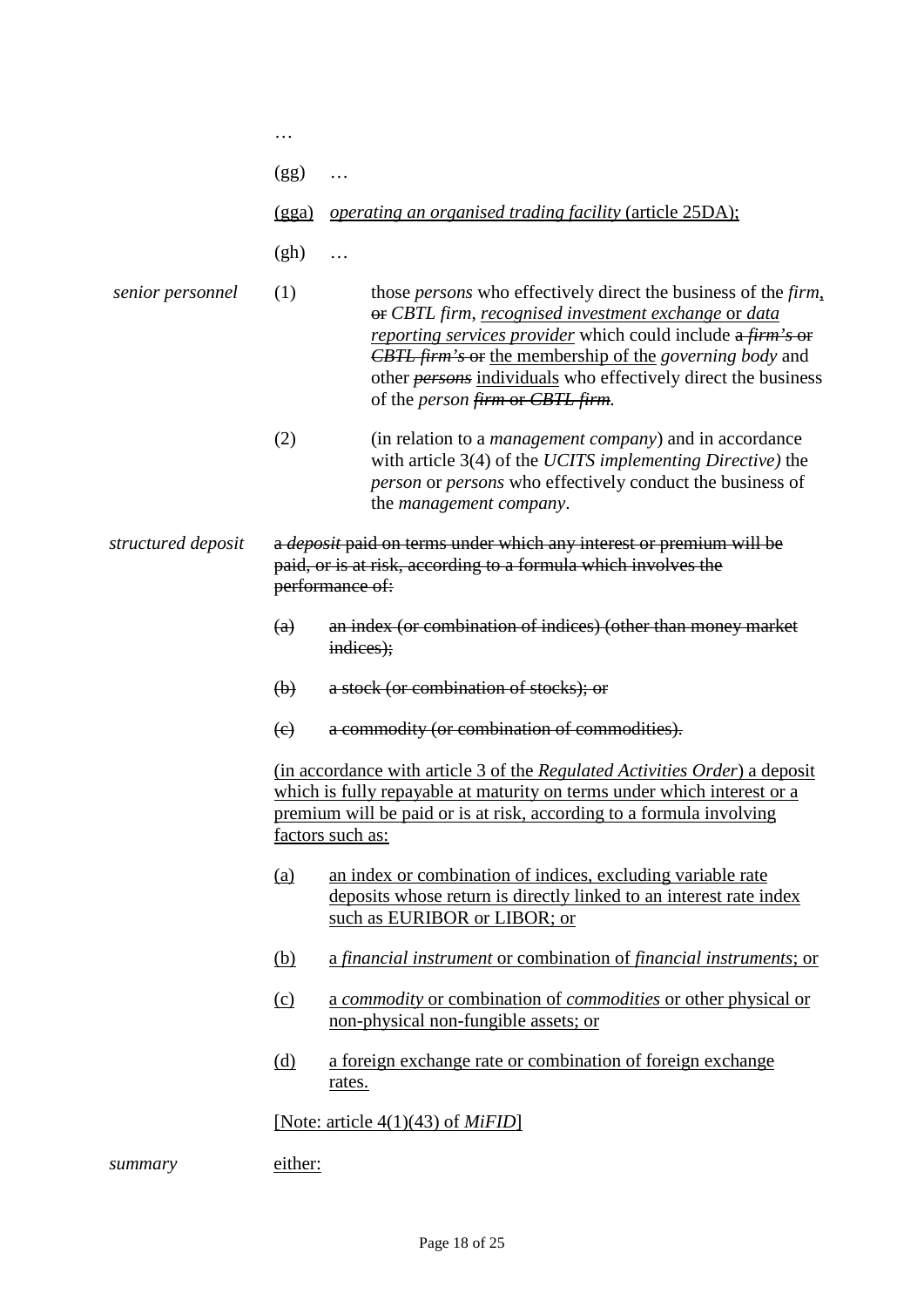| resolution    | in relation to a <i>MiFID complaint</i> , a response in accordance          |
|---------------|-----------------------------------------------------------------------------|
| (1)           | with <i>DISP</i> 1.1A.24EU, <i>DISP</i> 1.1A.25EU and <i>DISP</i> 1.1A.26R; |
| communication | or                                                                          |

(2) in relation to all other *complaints*, has the meaning given in *DISP* 1.5.4R.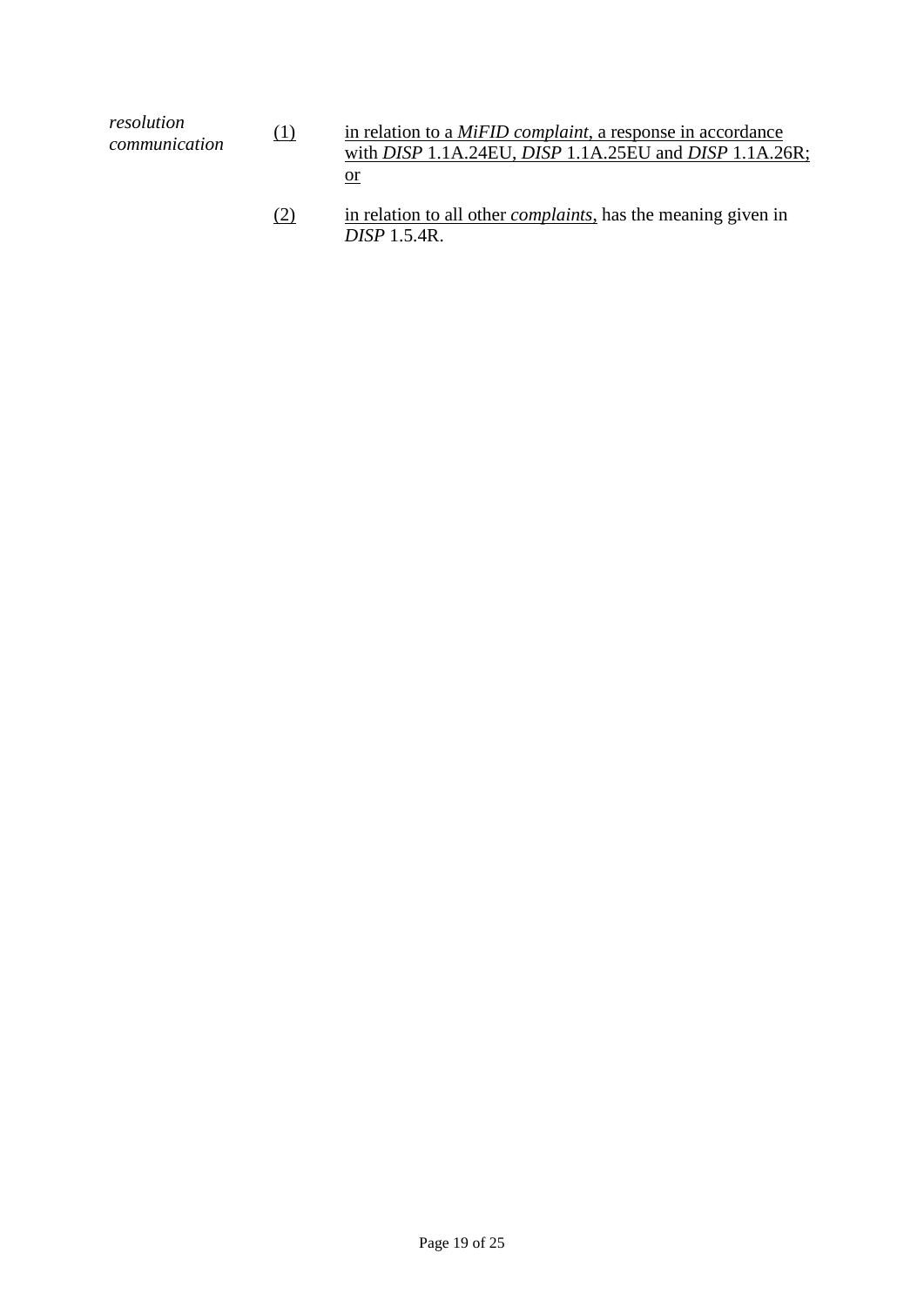### **annex C ADVISING ON INVESTMENTS (ARTICLE 53(1) OF THE REGULATED ACTIVITIES ORDER) (CONSEQUENTIAL AMENDMENTS) (FINANCIAL OMBUDSMAN SERVICE) INSTRUMENT 2017**

### **Powers exercised by the Financial Ombudsman Service**

A. The Financial Ombudsman Service Limited:

(1) makes (and amends) the voluntary jurisdiction rules and fixes (and varies) the standard terms for voluntary jurisdiction participants relating to the voluntary jurisdiction as set out in Annex 1 to this instrument; and

(2) fixes (and varies) the standard terms for voluntary jurisdiction participants relating to the voluntary jurisdiction to incorporate the changes to the Glossary made by the Financial Conduct Authority in the Advising on Investments (Article 53(1) of the Regulated Activities Order) (Consequential Amendments) Instrument 2017 as set out in Annex 2 to this instrument.

in the exercise of the following powers and related provisions in the Financial Services and Markets Act 2000:

- (a) section 227 (Voluntary jurisdiction);
- (b) paragraph 8 (Information, advice and guidance) of Schedule 17; and
- (c) paragraph 18 (Terms of reference to the scheme) of Schedule 17.
- C. The making (and amending) of the voluntary jurisdiction rules and the fixing (and varying) of the standard terms by the Financial Ombudsman Service Limited, as set out in Annexes 1 and 2 are subject to the approval of the Financial Conduct Authority.
- D. The Financial Conduct Authority approves the making and amending of rules, and the fixing and varying of standard terms, by the Financial Ombudsman Service Limited in this instrument.

### **Commencement**

E. This instrument comes into force on 3 January 2018, immediately after the Dispute Resolution: MiFID 2 complaints (Voluntary Jurisdiction) (Financial Ombudsman Service) Instrument 2017.

#### **Amendments to the Handbook**

F. The Dispute Resolution: Complaints sourcebook (DISP) is to be amended in accordance with the Annexes 1 and 2 to this instrument.

### **Citation**

G. This instrument may be cited as the Advising on Investments (Article 53(1) of the Regulated Activities Order) (Consequential Amendments) (Financial Ombudsman Service) Instrument 2017.

By order of the Board of the Financial Ombudsman Service [date]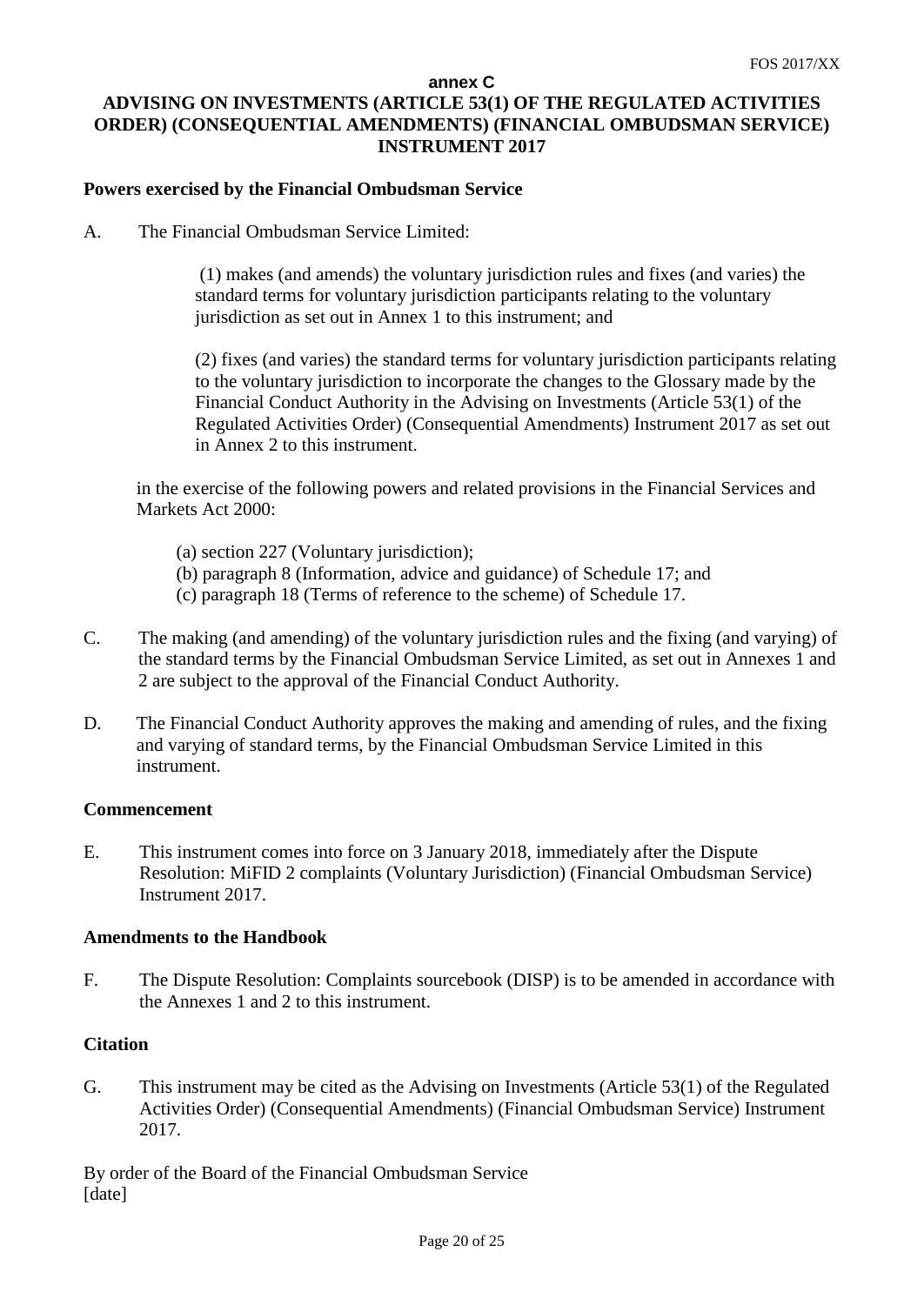By approval of the Board of the Financial Conduct Authority [date]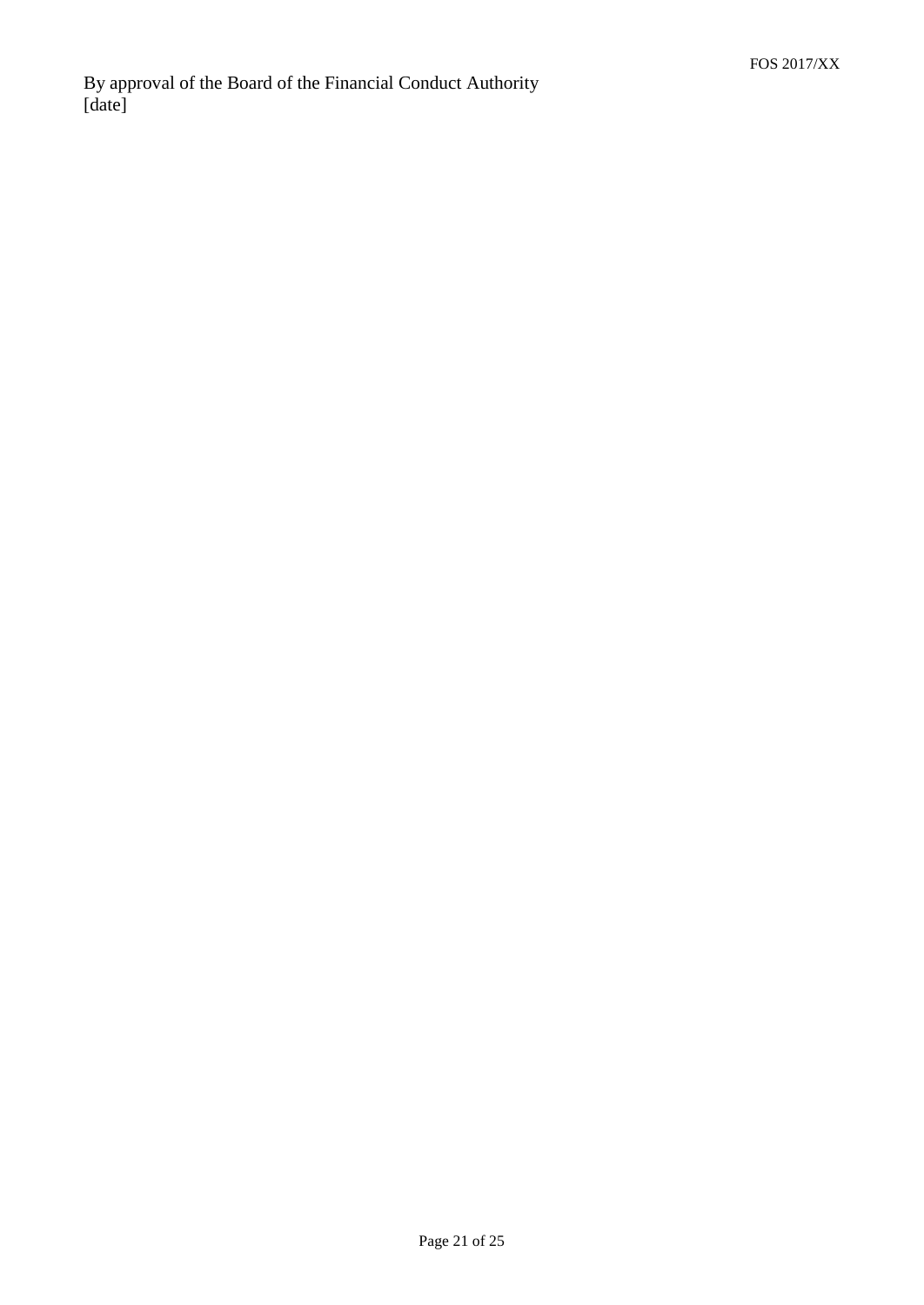[*Editor's note*: The text in this Annex takes into account the changes proposed by the Dispute Resolution: MiFID 2 Complaints (Voluntary Jurisdiction) (Financial Ombudsman Service) Instrument 2017, as if they were made.]

### **Amendments to the Dispute Resolution: Complaints sourcebook (DISP)**

In this Annex, underlining indicates new text and striking through indicates deleted text.

| 2               |   |          | <b>Jurisdiction of the Financial Ombudsman Service</b>                                                                                                                                                                      |
|-----------------|---|----------|-----------------------------------------------------------------------------------------------------------------------------------------------------------------------------------------------------------------------------|
| $\cdots$<br>2.5 |   |          | To which activities does the Voluntary Jurisdiction apply?                                                                                                                                                                  |
| 2.5.1           | R | if:<br>. | The Ombudsman can consider a <i>complaint</i> under the <i>Voluntary Jurisdiction</i>                                                                                                                                       |
|                 |   | (2)      | it relates to an act or omission by a VJ participant in carrying on one<br>or more of the following activities:                                                                                                             |
|                 |   | .<br>(c) | activities which (at 3 January 2018) would be covered by the<br>Compulsory Jurisdiction, if they were carried on from an<br>establishment in the United Kingdom (these activities are<br>listed in <i>DISP</i> 2 Annex 1G); |
|                 |   | $\cdot$  |                                                                                                                                                                                                                             |

#### **2 Annex 1 Regulated Activities for the Voluntary Jurisdiction at 3 January 2018**

This table belongs to *DISP* 2.5.1R

The activities which were covered by the *Compulsory Jurisdiction* (3 January 2018) were:

(1) for *firms*:

…

- (j) giving *non-personal recommendation advice*;
- …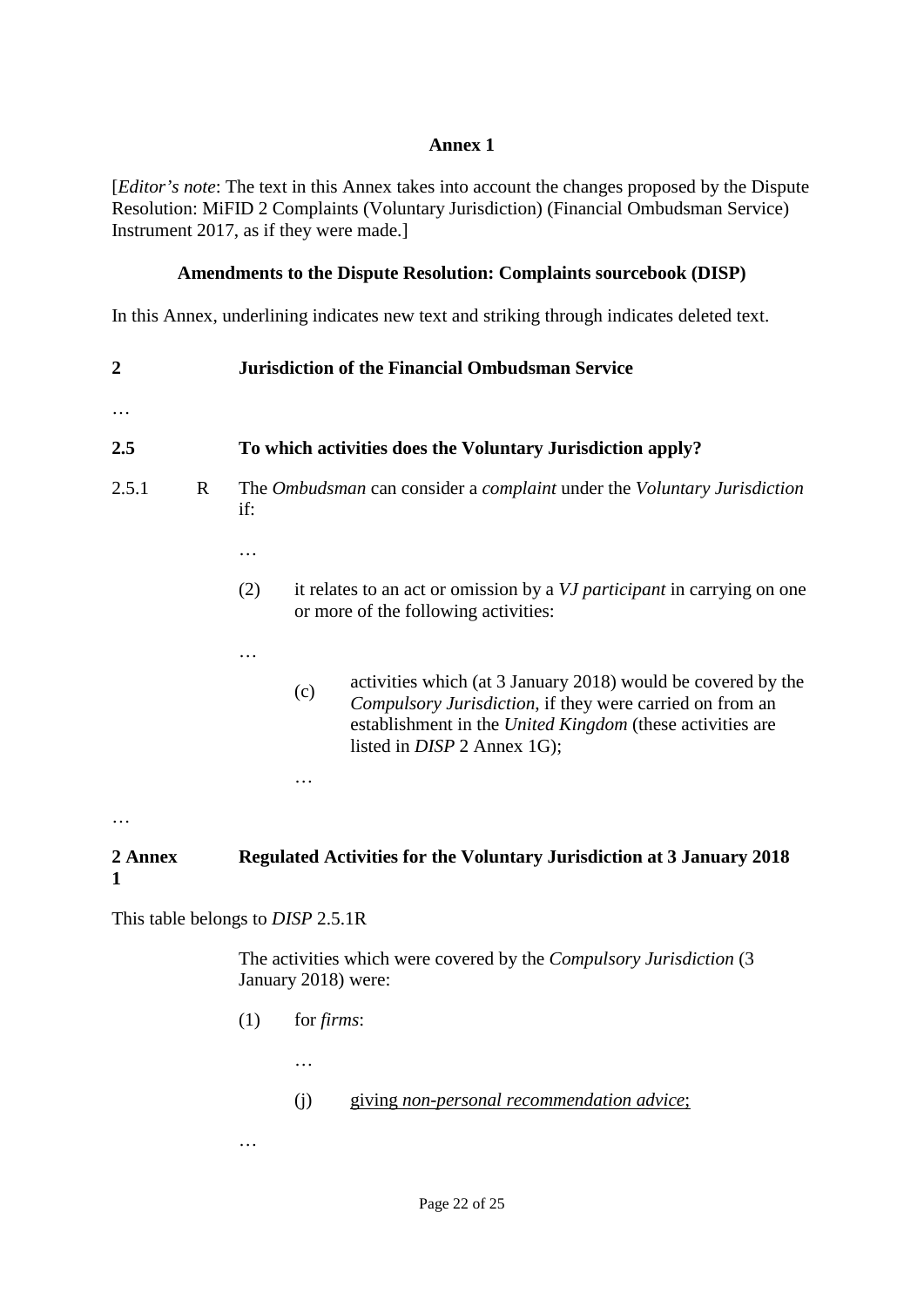### **Amendments to the Glossary of definitions made by the FCA in the Advising on Investments (Article 53(1) of the Regulated Activities Order) (Consequential Amendments) Instrument 2017**

In this Annex, underlining indicates new text and striking through indicates deleted text.

Insert the following definitions in the appropriate alphabetical positions.

| non-personal<br>recommendation | (1) | advice given to a <i>person</i> which is the <i>regulated activity</i><br>specified in article 53(1) of the Regulated Activities Order |
|--------------------------------|-----|----------------------------------------------------------------------------------------------------------------------------------------|
| advice                         |     | and which is not a <i>personal recommendation</i> .                                                                                    |
|                                | (2) | for the purposes of $(1)$ , article 53 $(1)$ of the Regulated                                                                          |

*Activities Order* is to be disregarded.

Amend the following definitions as shown.

| <i>advising on</i>                   | the <i>regulated activity</i> , specified in article $53(1)$ of the <i>Regulated</i> |
|--------------------------------------|--------------------------------------------------------------------------------------|
| <i>investments</i> ( <i>except</i> ) | <i>Activities Order</i> (Advising on investments), which is in summary:              |
| P2P agreements)                      |                                                                                      |

advising a *person* if the advice is:

- (1) given to the a *person* in their capacity as an investor or potential investor, or in their capacity as agent for an investor or a potential investor; and
- (2) advice on the merits of their doing any of the following (whether as principal or agent):
	- (a) *buying*, *selling*, subscribing for, exchanging, redeeming, holding or underwriting a particular *investment* which is a *security*, *structured deposit* or *relevant investment* (that is, any *designated investment* (other than a *P2P agreement*), *funeral plan contract*, *pure protection contract*, *general insurance contract*, right to or interests in a *funeral plan contract* or *structured deposit*); or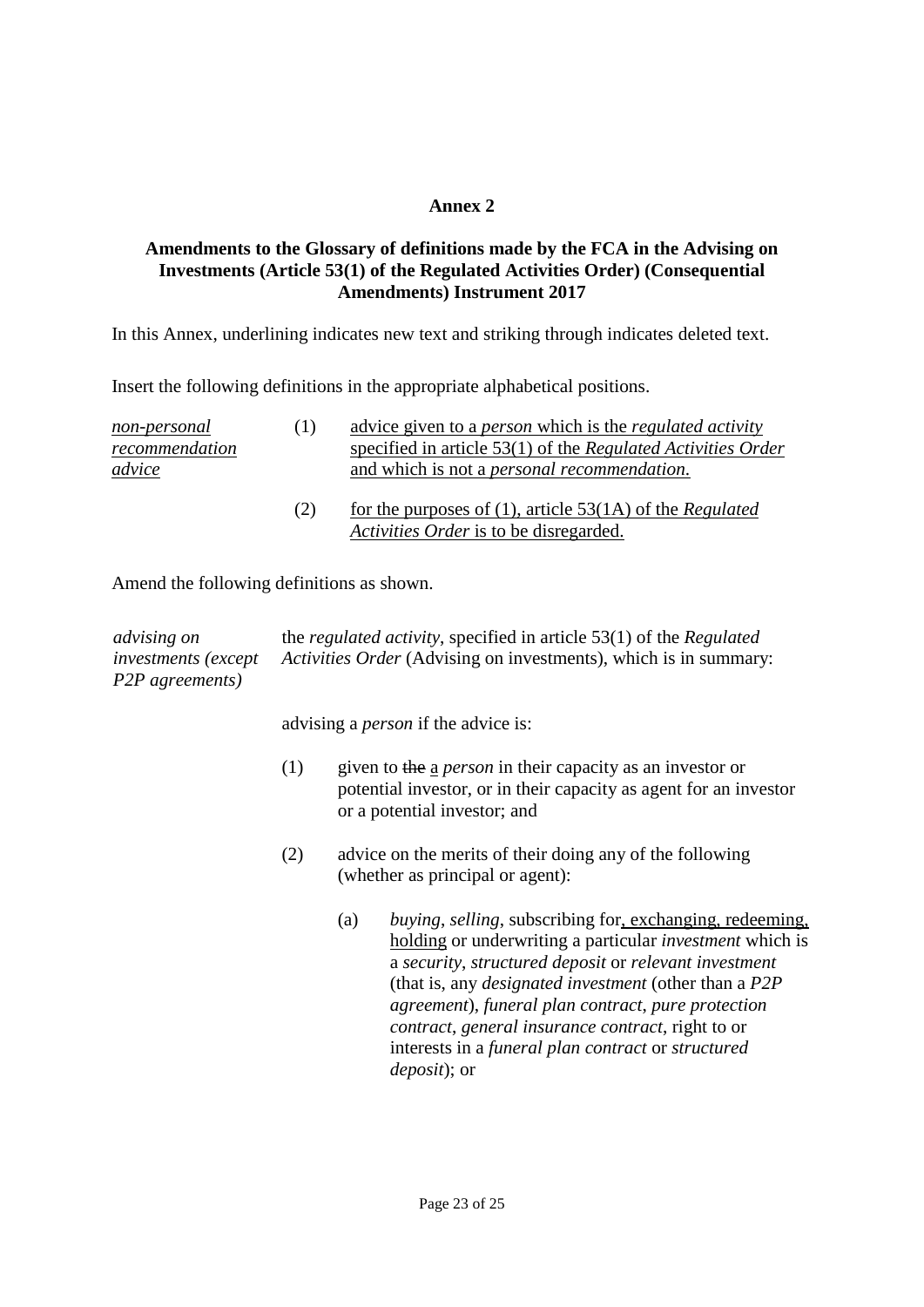|                            |                                                                                                                                                                                                                   | (b) | exercising or not exercising any right conferred by such<br>an <i>investment</i> to <i>buy</i> , <i>sell</i> , subscribe for or underwrite,<br>exchange or redeem such an <i>investment</i> ,                                                                                                                                                                                                                               |
|----------------------------|-------------------------------------------------------------------------------------------------------------------------------------------------------------------------------------------------------------------|-----|-----------------------------------------------------------------------------------------------------------------------------------------------------------------------------------------------------------------------------------------------------------------------------------------------------------------------------------------------------------------------------------------------------------------------------|
|                            | but excluding the provision of non-personal recommendation advice<br>where the <i>person</i> providing that advice is appropriately authorised<br>(see article 53(1A) to (1D) of the Regulated Activities Order). |     |                                                                                                                                                                                                                                                                                                                                                                                                                             |
| advising on<br>investments | (1)                                                                                                                                                                                                               |     | (except in SUP 10A (Approved Persons), and APER and<br>$CONFED$ 2) the <i>regulated activities</i> , specified in articles $53(1)$<br>to $(1D)$ and article 53(2) of the Regulated Activities Order<br>(Advising on investments), which are:                                                                                                                                                                                |
|                            |                                                                                                                                                                                                                   |     |                                                                                                                                                                                                                                                                                                                                                                                                                             |
|                            | (2)                                                                                                                                                                                                               |     | (in SUP 10A (Approved Persons) and APER) the regulated<br><i>activities</i> specified in articles $53(1)$ to $(1D)$ and article $53(2)$<br>(Advising on investments) of the Regulated Activities Order.<br>For these purposes, <i>advising on investments</i> includes any<br>activities that would be included but for the exclusion in article<br>72AA (Managers of UCITS and AIFs) of the Regulated<br>Activities Order. |
|                            | (3)                                                                                                                                                                                                               |     | (in CONRED 2) has the meaning in force on 1 April 2013.                                                                                                                                                                                                                                                                                                                                                                     |
|                            | .                                                                                                                                                                                                                 |     |                                                                                                                                                                                                                                                                                                                                                                                                                             |
| personal<br>recommendation | (1)                                                                                                                                                                                                               |     | (except in CONRED and in relation to <i>advising on investments</i><br>$(except P2P agreements)$ :                                                                                                                                                                                                                                                                                                                          |
|                            |                                                                                                                                                                                                                   |     | a recommendation that is <i>advice on investments advice on P2P</i><br><i>agreements, advice on conversion or transfer of pension</i><br>benefits, or advice on a home finance transaction and is<br>presented as suitable for the person to whom it is made, or is<br>based on a consideration of the circumstances of that person.                                                                                        |
|                            |                                                                                                                                                                                                                   |     | A recommendation is not a personal recommendation if it is<br>issued exclusively to the public.                                                                                                                                                                                                                                                                                                                             |
|                            |                                                                                                                                                                                                                   |     | For the purposes of this definition, references in the <i>Handbook</i><br>to making <i>personal recommendations</i> on, or in relation to, P2P<br><i>agreements</i> should be understood as referring to making<br>personal recommendations involving advice on P2P<br>agreements.                                                                                                                                          |
|                            |                                                                                                                                                                                                                   |     | [Note: article 9 of the MiFID Org Regulation]                                                                                                                                                                                                                                                                                                                                                                               |
|                            | (2)                                                                                                                                                                                                               |     | (in CONRED) a recommendation that is <i>advice on investments</i>                                                                                                                                                                                                                                                                                                                                                           |